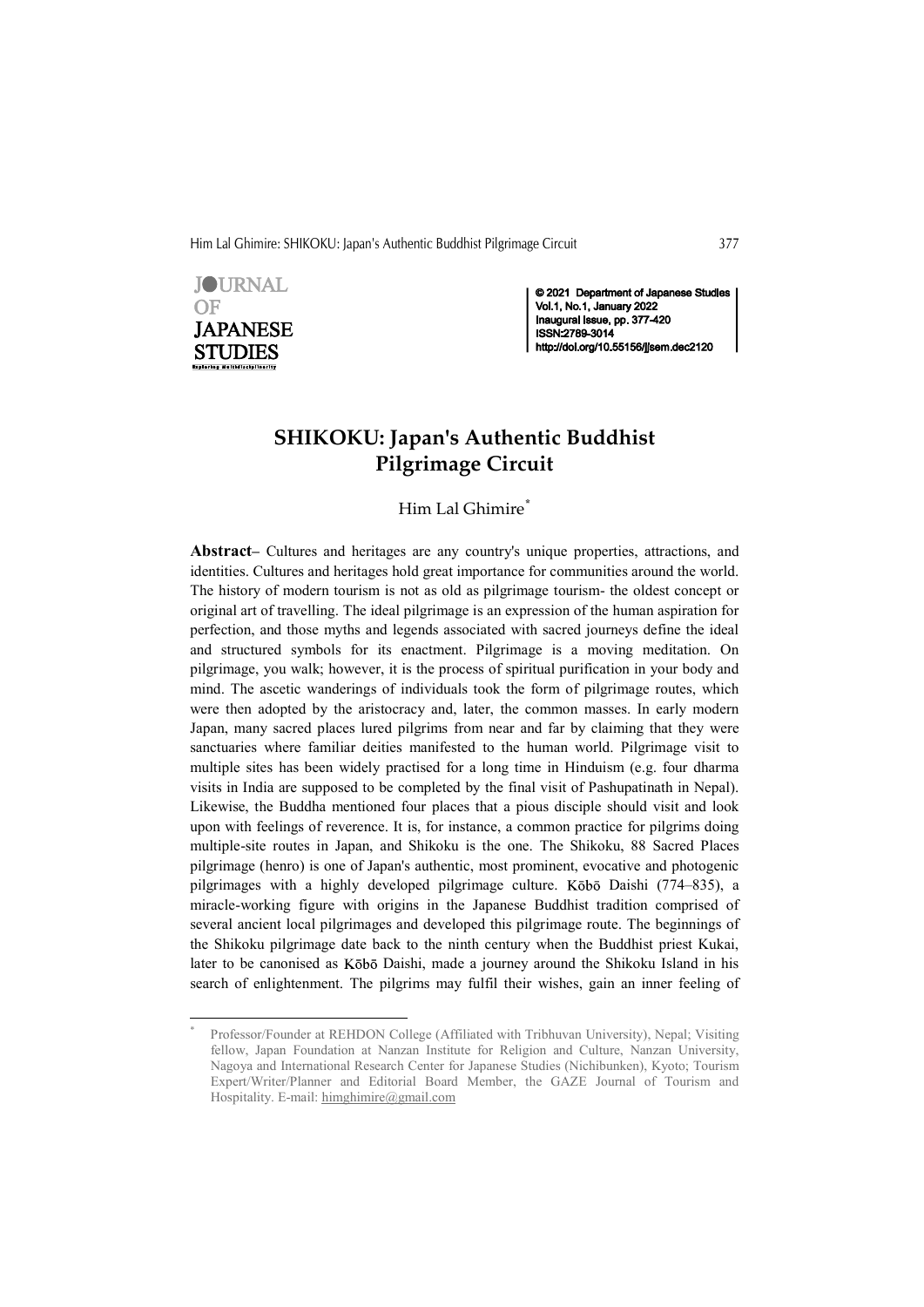something missing in their lives, experience Japanese culture, self-improvement and personal satisfaction, broaden their understanding of Buddhism, improve mental and personal health, and more in Shikoku. The government and tourist organisations should promote the Shikoku pilgrimage in Japan and worldwide.

Keywords Buddhism Heritage Culture Enlightenment Self-improvement

# 1. Background

Geographically, Shikoku is one of Japan's four main islands, and it is located in the southwestern part of the Japanese archipelago at a latitude of 34°N. Shikoku comprises four prefectures, Tokushima, Kagawa, Ehime and Kochi. Shikoku has a mild and warm climate with successive seasonal beauty (Ghimire, 2017). The Shikoku pilgrimage is the most famous type of pilgrimage and most frequently referred to as henro, a term specific to this pilgrimage or meguri, which means 'to go round. Perhaps the most famous pilgrimage in Japan -around the island of Shikoku - appears in chronicles of the Heian era (latter half of the eleventh century), when it developed as an ascetic practice involving religious sites. A more structured route had developed by the seventeenth century, involving the eighty-eight temples still visited today. It seems that, in the latter part of the Muromachi period (1338-1573), the trip to Shikoku became "a widespread practice involving participants other than religious specialists and ascetics" (Reader 1987: 116).

Cultures and heritages are any country's unique properties, attractions, and identities. Cultures and heritages hold great importance for communities around the world. Heritage is the symbolic embodiment of the past, reconstructed and reinterpreted in contemporary societies' collective memories and traditions rather than perceived as a mere apotheosis of bygone times. Cultures and heritages include their originality, especially tradition and other valuable aspects. Culture displays social traditions, activities, values, beliefs, religion. Japan's religion and culture reflect a long history during which various religious beliefs and practices some indigenous, some "imported" from other places - have been adopted and adapted to Japanese culture. The ancient indigenous folk religion, later formalised as Shinto, was based on awe toward the sacred powers (kami) that brought life to the earth and human community. According to Nihon Shoki (the Chronicles of Japan), Korean monks introduced Buddhism to Japan in 552 AD. Sutras were later brought from China, temples and shrines were built, and monastic communities were established (Ghimire, 2020a). Japanese pilgrimage studies have concentrated more on the historical and folkloric dimensions than anthropological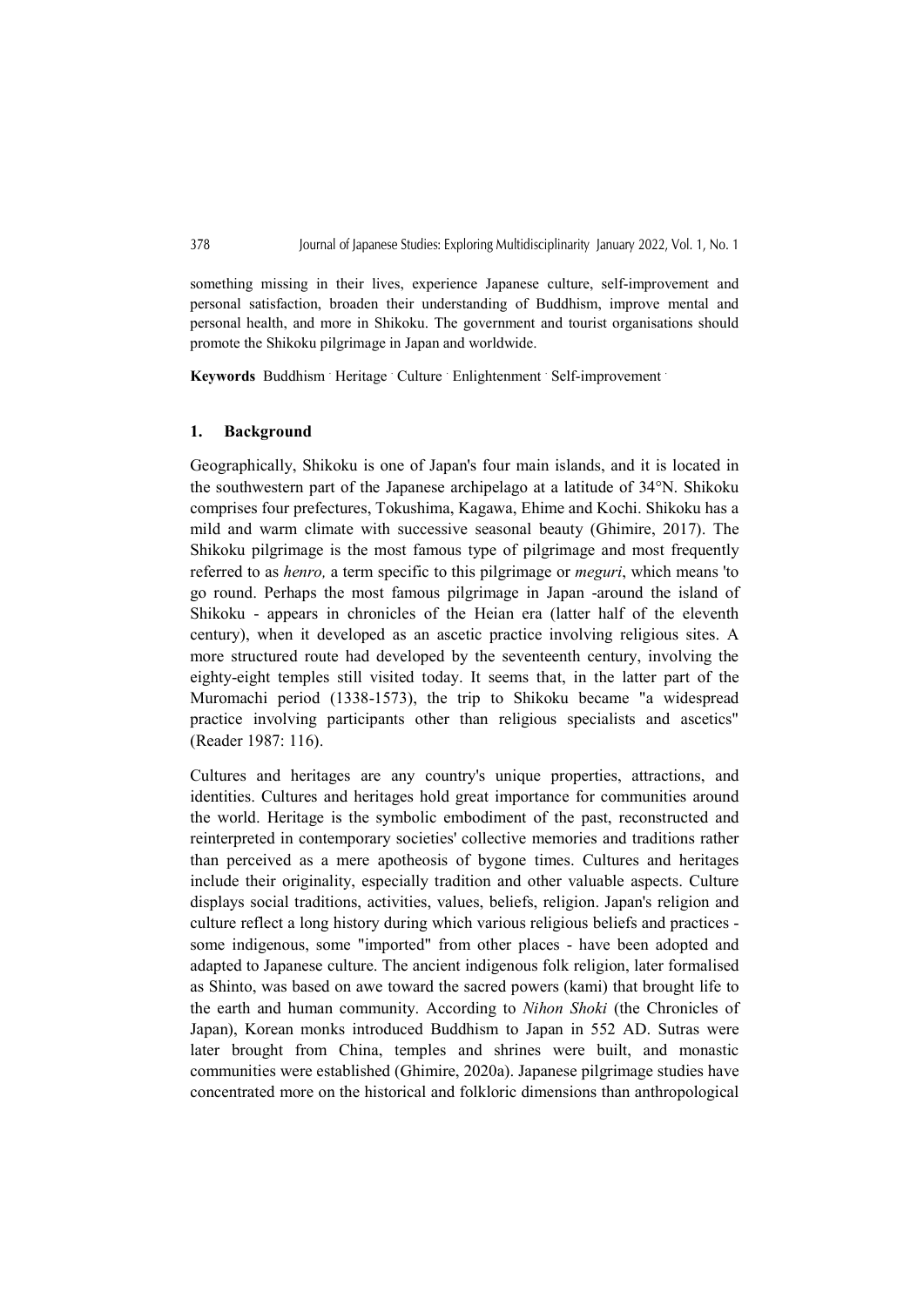and fieldwork-based studies. There are very few exceptions focused on examining pilgrimage within the boundaries of Japanese culture and religion, rather than on using the topic to make any broader comparative studies or to use such studies of Japanese pilgrimage to help further any wider-ranging theoretical positions, impacts analysis of pilgrimages (Ghimire, 2017). Japanese people are highly influenced by Buddhism's five precepts (pañcaśīla in Sanskrit). They constitute the basic code of ethics to be undertaken by followers of Buddhism. The precepts are commitments to abstain from killing living beings, stealing, sexual misconduct, lying and intoxication. Japan is Japan because of its unique cultures, traditions and heritages. These Japanese traits should not be at risk. It should be preserved, and the youngsters have to take ownership of it. Cultures and heritages of Japan are the nation's pride and a matter of interest for the people around the globe (Ghimire, 2020b).

Postdoctoral research had uncovered the Buddhist pilgrimage practices with a particular focus on Shikoku in Japan, compared with Lumbini (the birthplace of the Buddha) in Nepal under the Japan Foundation fellowship. This paper is the partial outcome of that research.

# 2. Research methodology

This research is exploratory and primarily analytical. The research has adopted qualitative and quantitative inquiries based on primary and secondary sources and self-collected data. Primary data were obtained from field visits, questionnaire surveys and formal and informal interviews in Shikoku and the secondary data and information were collected from publications such as journals, books, documents and reports from the library; bulletin, reports, plans published by Government and non-Governmental organisations, different seminar papers; and Internet search.

On-site surveys were conducted with visitors/pilgrims at Shikoku, at the entrance gate to the temple complex, at souvenir shops and hotels, pilgrimage trails and a train in the Shikoku area; some stakeholders such as owner and/or managers of hotels, restaurants, travels, souvenir shops, and experts about Shikoku and pilgrimage tourism. To draw a representative sample of tourists, days and sites were randomly selected.

Using concepts and data from my previous research about Buddhist pilgrimage and Lumbini (the birthplace of the Buddha in Nepal), I utilised my time to study, observe, and interact with various people and concerned organisations in Japan.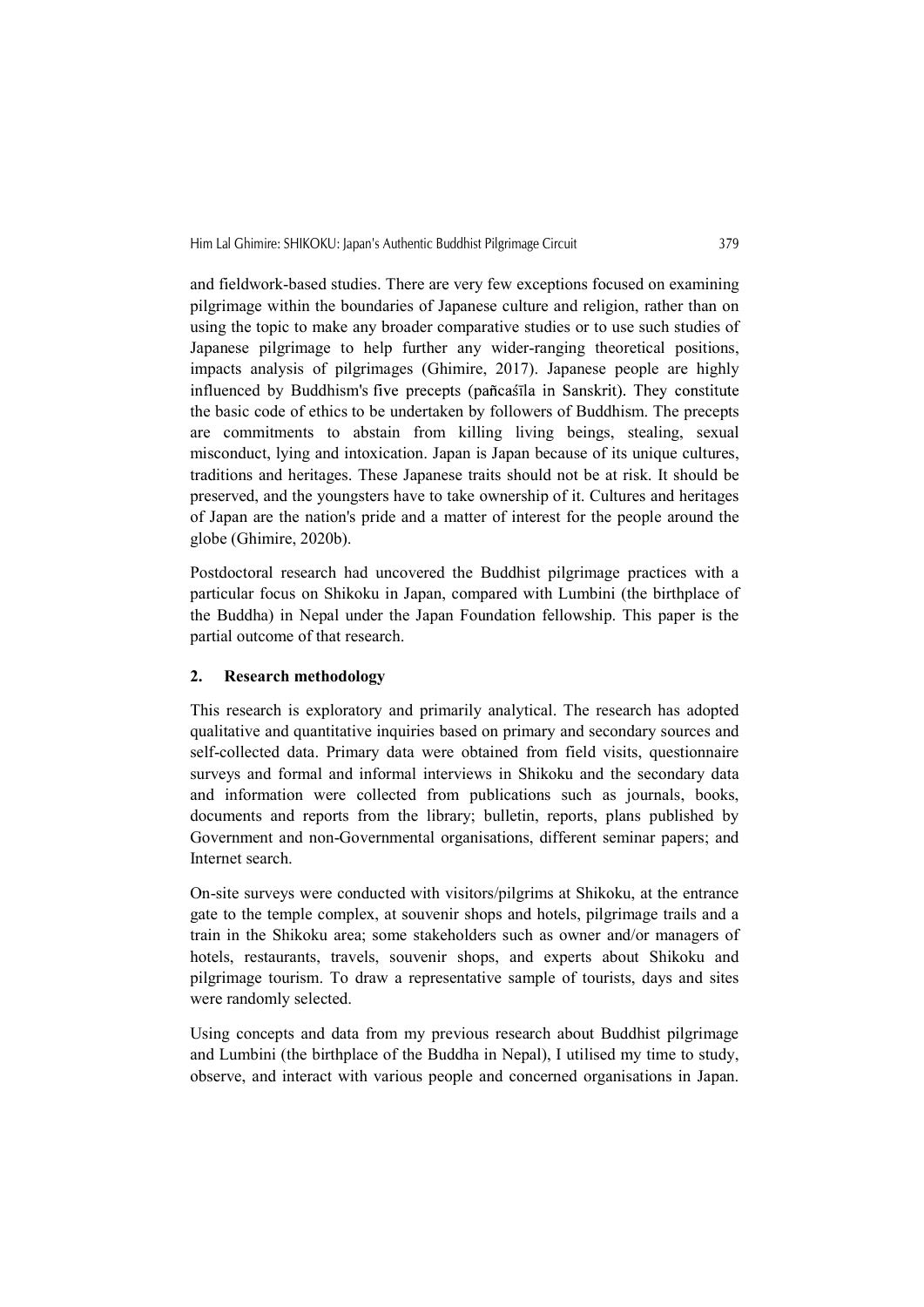By alternating fieldwork at Shikoku and residence at the Nanzan Institute for Religion and Culture, I benefited from regular discussions with Paul Swanson, an expert in Japanese religion, culture, and pilgrimage. I also met other experts and researchers in Japan who helped me contextualise and analyse material and guide the research.

#### 3. Pilgrimage: The oldest travel culture

The history of modern tourism is not as old as pilgrimage tourism- the oldest concept or original art of travelling. Pilgrimage is one of the well-known phenomena in religion and culture, and it exists in all the main religions of the world (Collins-Kreiner et al., 2006). The ideal pilgrimage is an expression of the human aspiration for perfection, and those myths and legends associated with sacred journeys define the ideal and structured symbols for its enactment (Kunwar, 2006: 245). Barber (1993: 1) defines pilgrimage as: "A journey resulting from religious causes, externally to a holy site, and internally for spiritual purposes and internal understanding". The origin and evolution of the tirtha yatra (pilgrimage) - a tradition of Hindus seems to be as old as their civilisation or perhaps older than that (Kaur, 1985: 27).

Pilgrimage is a fundamental part of many religions; from the Hajj in Islam, the Kumbha Mela and pilgrimage to char-dhama (four sacred places) in Hinduism, four sacred sites in Buddhism, pilgrimages to Santiago and Rome in Christianity. They allow the pilgrim to fulfil a commitment to their religion and free up time to reflect on life. The Shikoku pilgrimage fills the same need for the people who subscribe to the Shingon sect of Buddhism in Japan (Ghimire, 2017). Pilgrimage is a moving meditation. On pilgrimage, you walk; however, it is the process of spiritual purification in your body and mind. This spiritual practice is for concentration and awareness. That is what the Buddha had said. Pilgrimage allows you to discover who you are and where you stand. It develops your mind and beliefs. It becomes a memory and a history (Schmidt, 2016 on a personal interview at Koyasan). Pilgrimages serve as a means for ordinary people to enter the religious specialist's world, even if temporarily. It is a recurrent feature of pilgrimages worldwide. It has been seen as a means of acquiring merit that could enable people to overcome bad karma and ensure better rebirths for themselves and their kin. In Japan, for example, it is widely believed that performing the Shikoku pilgrimage will bring the pilgrim exceptional spiritual merit that can either help the pilgrim attain entry into the Buddhist Pure Land at death or be transferred to one's deceased kin to facilitate their journey to the next realm (Reader, 2012).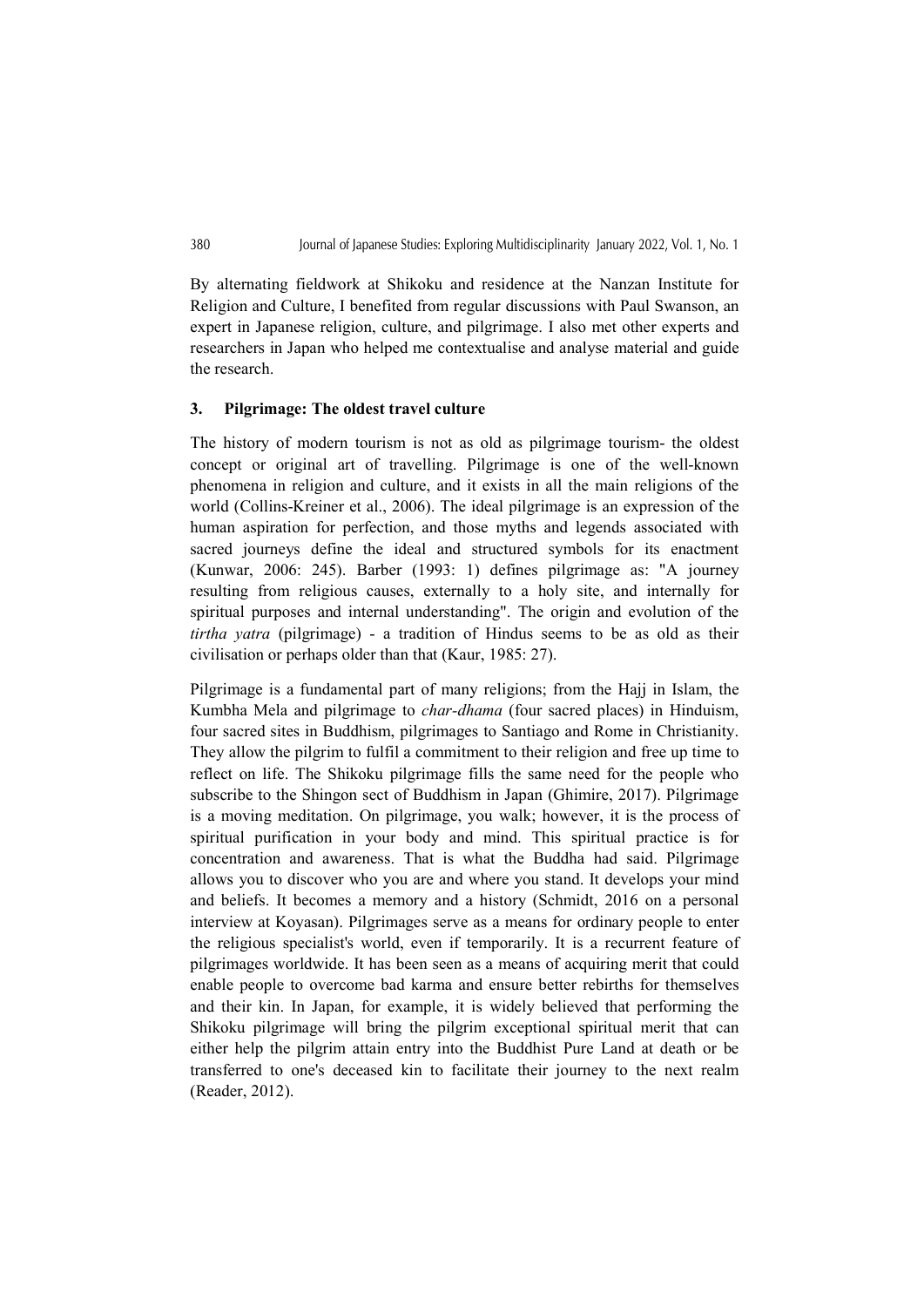Pilgrimage visit to multiple sites has been widely practised for a long time in Hinduism (e.g. four dhama visits in India are supposed to be completed by the final visit of Pashupatinath in Nepal). Likewise, the Buddha mentioned four places that a pious disciple should visit and look upon with feelings of reverence. Thus a salient characteristic of multiple-site routes is that they contain a set number of places that have to be visited in the context of the pilgrimage (Ghimire, 2017). It is, for instance, a common practice for pilgrims doing multiple-site routes in Japan to carry a scroll or pilgrim's book that they have stamped at each site and that serves as testimony, as it is filled with stamps, to the pilgrim's progress and when complete, to the completion of the pilgrimage. Thus each site on multiple-site routes is equally essential in completing the route (Reader & Swanson, 1997: 240). The Shikoku Eighty-Eight Sacred Places Pilgrimage is the most famous type of pilgrimage. It is one of Japan's most prominent, evocative and photogenic pilgrimages with a highly developed pilgrimage culture, one of the most prominent elements in Japanese religious structure (Reader, 2005: 9). The Shikoku pilgrimage has become an international pilgrimage destination. People with other religious faiths than Buddhism also make pilgrimages in Shikoku.

#### 4. Buddhist pilgrimage

The Buddha was the first Buddhist pilgrim, and his life story is one of pilgrimage, in which he leaves home to travel in search of the truth. Indeed, critical places were associated with his life and significant turning points in Buddhist history. Pilgrimage has been an especially conducive concept as its focus on the notion of life as a journey toward higher goals and because of its emphasis on transience in the Buddhist tradition. The Buddha himself enshrined pilgrimage as an essential act in the life of a practitioner (Reader, 2012). After the parinirvana (physical death) of the Buddha, the relics of His body were collected from the funeral pyre and divided into eight parts. These were distributed to the claimants and stupas erected on the relics. The practice of pilgrimage in Buddhism probably started with visits to these places, and the purpose could be to achieve personal advantages such as rebirth in a good location and honour the great master. Thus the custom of pilgrimage has been widespread among Buddhists for many centuries. Buddha had emphasised the importance of pilgrimage (Buddhanet, 2010). The Buddha advises for the pilgrimage without which there is no release from grief unless the end of the world is to be reached. So let a man be a worldknower, wise, world-ender (Kunwar, 2006). The early Buddhist pilgrims endured tremendous hardship, and some of them changed the course of history (Szostak,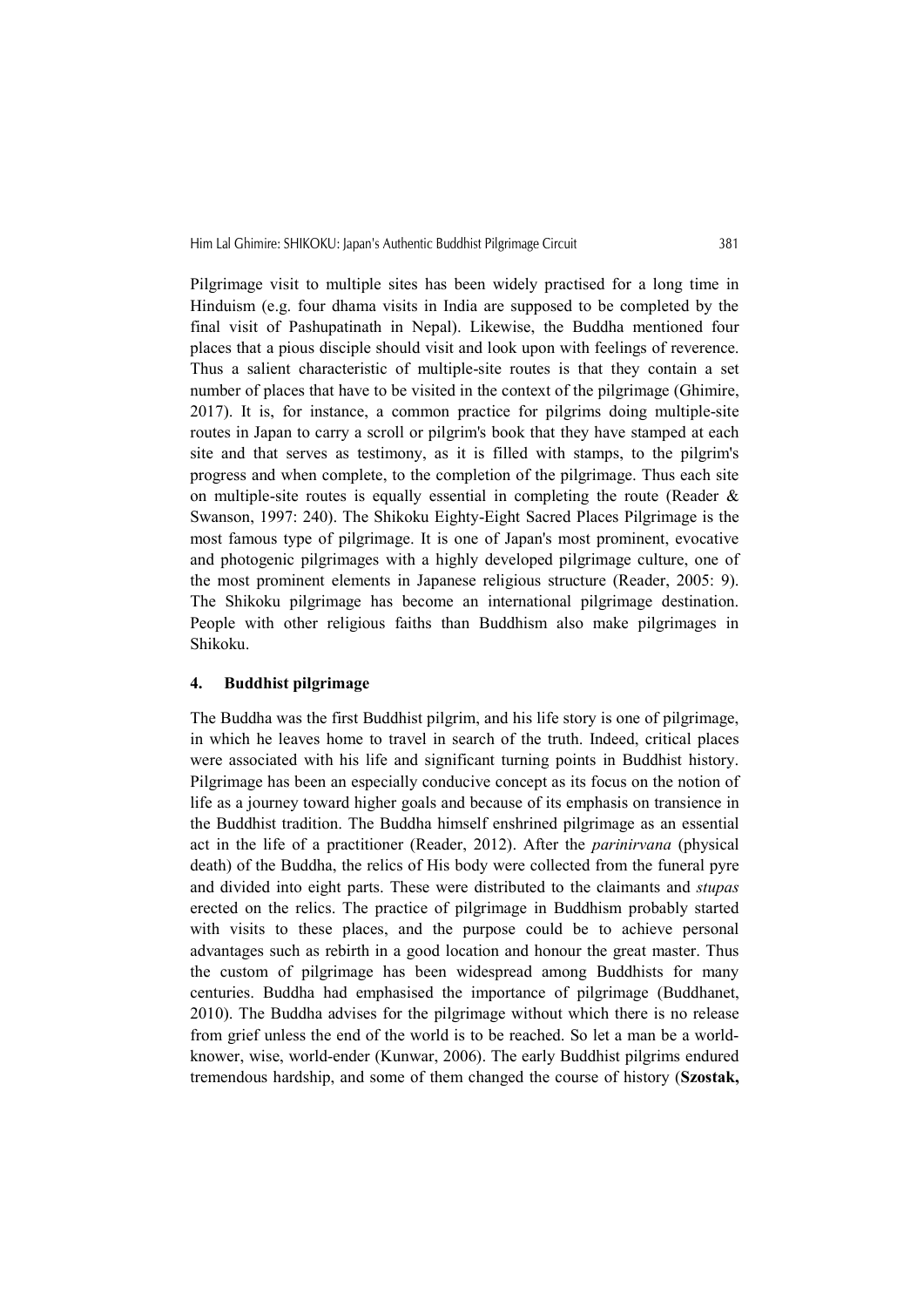2007).In answer to Venerable Ananda's concern that the monks would no longer see the Buddha and pay their respects after His Mahaparinirbana, the Buddha mentioned four places that a pious disciple should visit and look upon with feelings of reverence.

They are:

- Lumbini: "Here the Tathagata (the Buddha) was born!
- Buddhagaya: "Here, the Tathagata became fully enlightened, in unsurpassed, supreme Enlightenment!
- Sarnath: "Here the Tathagata set rolling the unexcelled Wheel of the  $\bullet$ Law!
- $\bullet$ Kusinagara: "Here, the Tathagata passed away into Nirvana.

In visiting those places, early Buddhist pilgrims not only walked in the Buddha's footsteps, thereby metaphorically treading the same path to enlightenment while being in his presence, but did so alongside fellow pilgrims walking the same path and hence experienced a sense of community (Reader, 2012). The Buddha said, "…. And whosoever, Ananda, should die on such a pilgrimage, with his heart established in the faith, he at the breaking up of the body, after death, will be reborn in a realm of heavenly happiness" (Mahaparinirbana Sutra Chapter V; in San, 2002: 15). There are other influential sites where the Buddha performed his great miracles and where he and the sangha held their rain retreats. Pilgrimage to the holy places mentioned by the Buddha is a once-a-lifetime undertaking by Buddhists. In this text, the spiritual value of pilgrimage to these sites, which have a significant connection to the Buddha's life, is stated, even claiming that if one died on such as pilgrimage, one would be reborn in sugatim saggam lokam, 'a good destiny, a heavenly world'–in other words, a heavenly rebirth. The wording of the above quote shows that the critical thing is that people believe a site to have a particular significance.A pilgrimage is a journey to a sacred place as an act of devotion and faith *(shraddha)*. A strong desire stems from one's devotion to undertaking a pilgrimage to heed the Buddha's advice. In the course of visiting the sacred places, pilgrims feel the need to be in the Master's presence, and this fullness of faith conduces to joy and the observance of morality and the foundation of all merit. After the journey is over, one should always try to recollect the joyful moments spent at holy places to keep them vivid in one's memory (San, 2002: 11). Reader (2012) writes that as Buddhism spread across Asia, it also created new places of pilgrimage in every region that Buddhism permeated - from sacred mountain sites in Tibet to places such as the Shwe Dagon Temple in the Burmese capital of Rangoon, which according to famous belief houses relics of the Buddha's hair, and the Temple of Tooth in Kandy, Sri Lanka,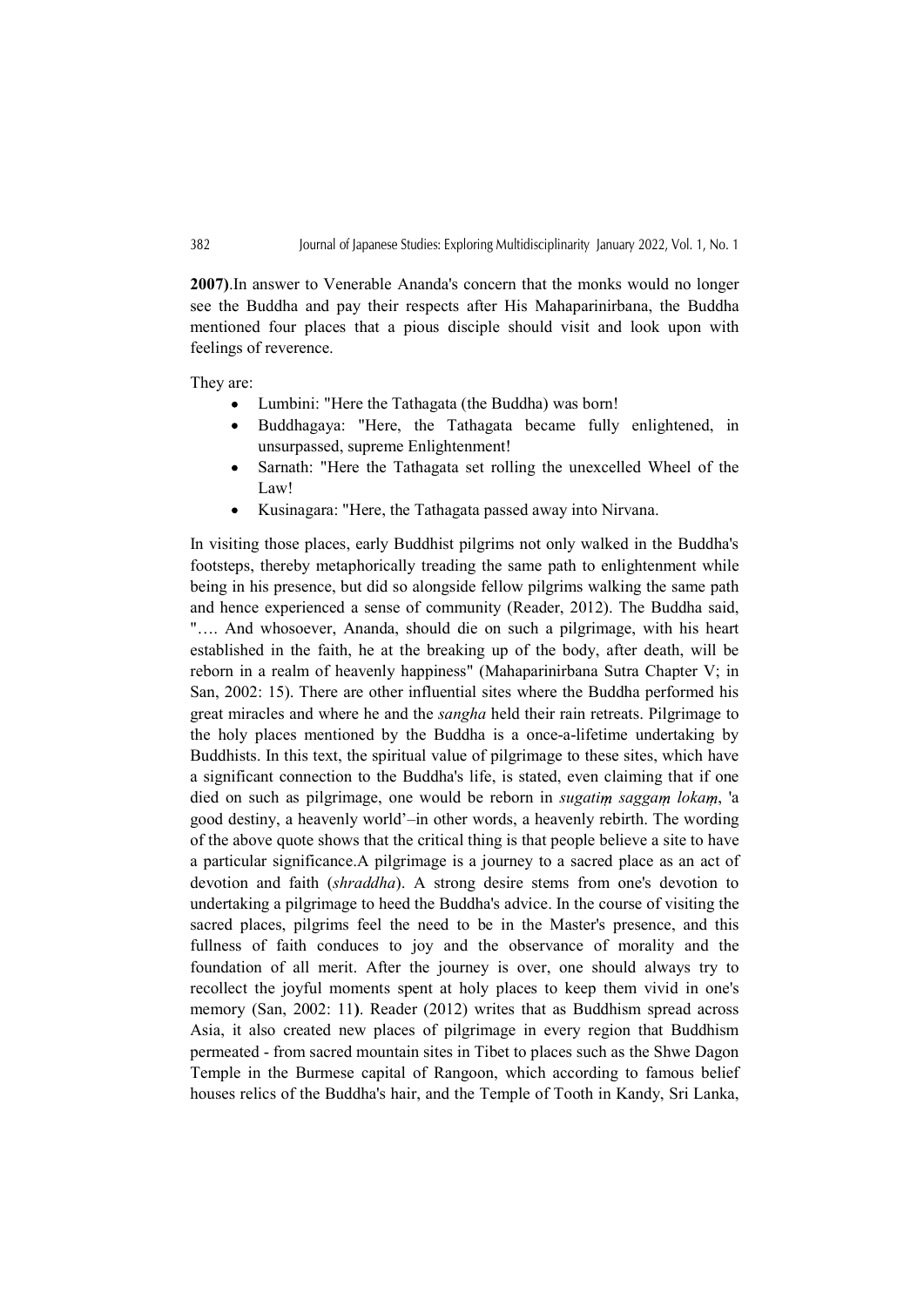which also houses a reputed relic of the Buddha. In such places, it was believed; pilgrims could thus "meet" the holy figure at the centre of their religion and acquire his spiritual grace.

# 5. Pilgrimage in Japan

Pilgrimage in Japan developed gradually. The ascetic wanderings of individuals took the form of pilgrimage routes, which were then adopted by the aristocracy and, later, the common masses. Pilgrimage became popular in the Heian period among the aristocracy, who visited places like Ise Shrine, Hasedera and Shitennoji. During the Edo period, pilgrimage became famous for all classes of people (Kodansha, 1983). Shinno Toshikazu has described pilgrimage as "one of the great pillars" of Japanese religion. Pilgrimages are essential in Japanese spiritual development and play specific and crucial roles within the functioning of the various religious organisations with which they are associated. It has been voluntary pilgrimages such as the Ise pilgrimage and multiple-site types such as the Saikoku junrei, the Shikoku henro, and the various regional "copied" pilgrimages that have tended to attract the most extraordinary levels of mass participation and to have had the most significant influence in the broader development of Japanese pilgrimage culture. These pilgrimages, in particular, are focused on in this volume, and it is to these, and the typological differentiation that may be made between them, that we now turn (Reader & Swanson, 1997: 238). In Japan, pilgrimages can be classified into two general types: (1) multi-site circuits and (2) single-site pilgrimages. Multi-site circuits involve several sacred places linked together numerically, with each location devoted to the same single deity or a group of related deities. It is known as honzon junrei. Single-site pilgrimages involve a journey to one particular sacred site.

Several aspects of the pilgrimage are rich in symbolism - particularly its association with death. The clothing worn and items carried by a pilgrim indicate that he or she is 'dead to the world' (Reader, 1993: 107; in MacGregor, 2002: 11). What attracted pilgrims were temples known for their miracle efficacy in Japan. Kannon was the most popular deity venerated at these miracle temples. Furthermore, the most popular pilgrimage temples belonged to three sects in Japan: Tendai, hmgon, and Hosso (Ambros, 1997: 304). Schumacher (2013) writes that pilgrimages were first undertaken in the Nara Period (710-794 AD), but the custom did not become popular until the Heian Era (794-1185 AD). In southern Wakayama Prefecture, Kumano became a prominent centre for adherents and pilgrims of the Shugendo sect during the Heian Period. Other famous pilgrimages were Hasedera (Kyoto), Shitenno-ji (Osaka), and Mt. Koya. In the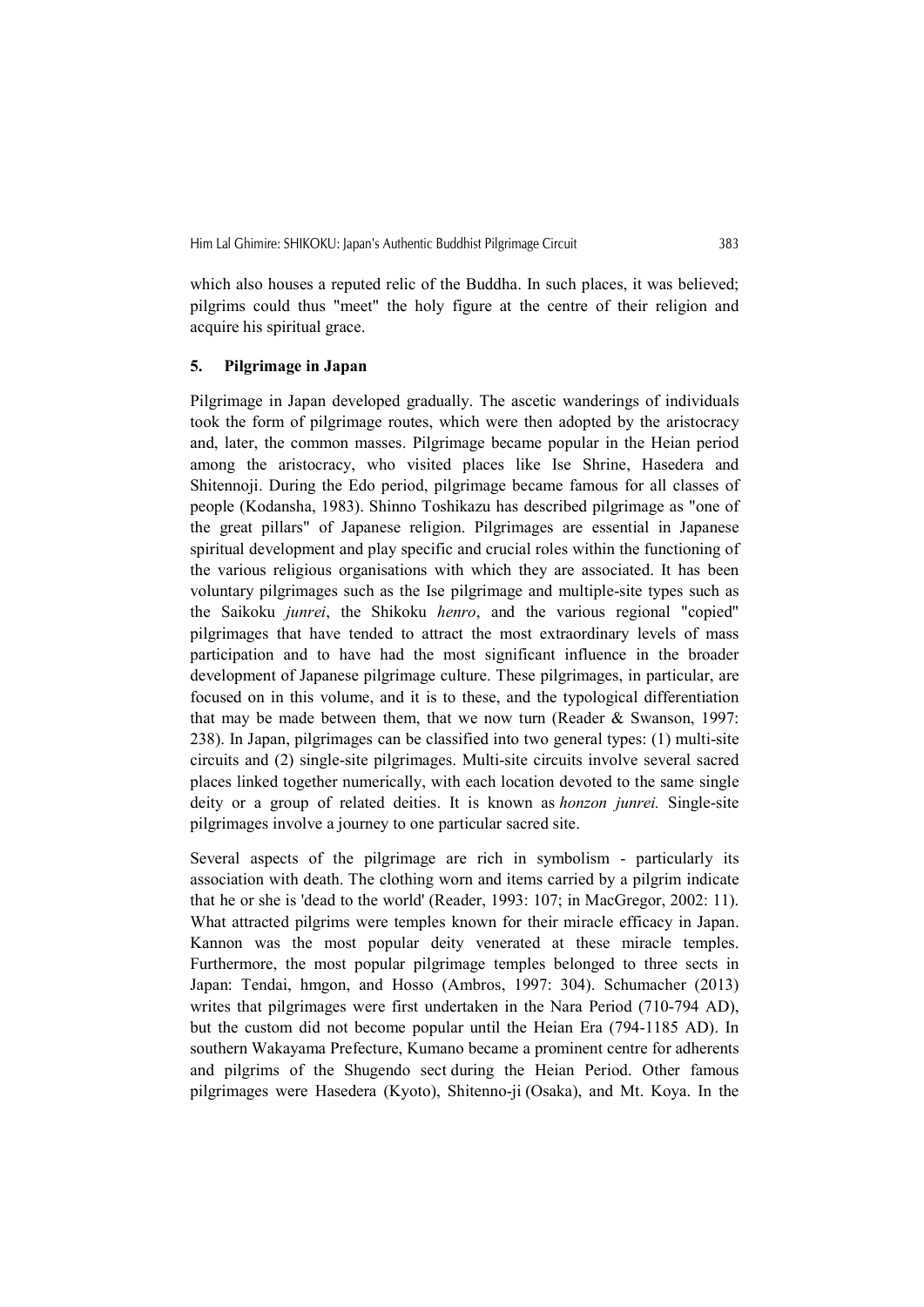Edo Period (1600-1868 AD), the number of people making pilgrimages to both Buddhist temples and Shinto shrines increased rapidly, especially to Ise Shrine, Kotohira Shrine (Kagawa), the 88 temples of Shikoku and Western Japan, to Zenkoji (Nagano), Kiso Ontake (Nagoya), and Mt. Fuji (Shizuoka). One phenomenon of the Edo era was Okage Mairi お蔭参り - the special pilgrimage to the Ise Jingu Shrine. The Okage Mairi tradition continues unabated today, with approximately six million people visiting Ise Jingu yearly. Okawa (2009) spotlights that the three shrines of Kumano in the Kii Peninsula, Nachi, Hongu, and Shingu, were arguably the most important religious institutions in medieval Japan. They dispatched shugenja to the regions throughout Japan, including Shikoku, to (1) spread the worship of the Kumano shrines, (2) transplant Kumano shrines to regions, and (3) cultivate and maintain parishes (kasumi ft.). In these parishes, they monopolised certain prayer rituals and took the role of the *sendatsu*, or pilgrimage guide, who facilitated the journey of earthly pilgrimage to Kumano. They were also instrumental in funnelling income for the Kumano shrines.

Many sacred places lured pilgrims from near and far in early modern Japan, claiming sanctuaries where familiar deities manifested to the human world. These were deemed access points of the merits dispensed by those deities by extension. In many respects, the success of a pilgrimage centre depended on the ability of its managing institutions (i.e., temples and shrines) to stir a public discourse on the potency of its deity in delivering practical merits that resonated with the concerns of the people. To this end, they would weave legends and miracle stories that highlighted the deity's value in dispensing merits to the pilgrims at the pilgrimage space (Okawa, 2009). In Japan, as Pye (2014) writes that pilgrimages have been turned into considerably less arduous ordeals than they were in the past thanks to public transport, comfortable lodgings, good food and an ample supply of vending machines.

#### 6. Shikoku pilgrimage and authenticity

Authenticity is conventionally defined as originality, genuineness or sincerity, and the heritages and cultures must be unique and authentic. Belhassen et al. (2008) illustrated that three interrelated components shape the search for authentic experiences during the visits to the holy sites: the the opolitical ideology underlying the pilgrimage, the places visited, and the activities undertaken by the pilgrims. One way to view the relationship between these three elements is to consider place, belief and action as the physical and social contexts through which individual pilgrims negotiate meaning regarding their touristic activities, and then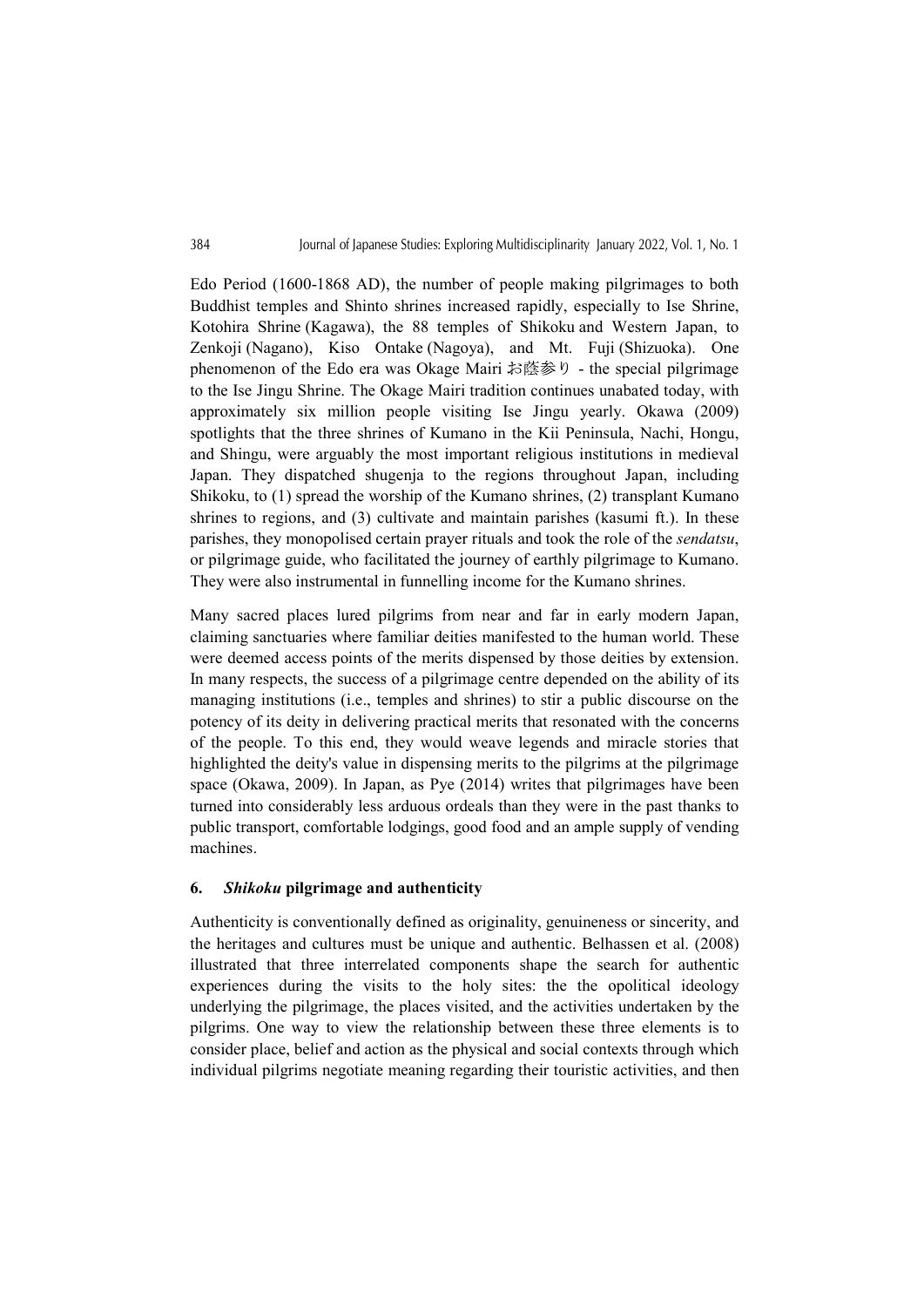to view this sense of meaning as the foundation that gives rise to experiences of existential authenticity (Kunwar & Ghimire, 2012).

Reader (2005) elicits that the henro was one of several pilgrimages that emerged in the later Heian period linked to the activities of religious mendicants and wandering proselytisers known as *hijiri*, whose seminal role in popularising folk Buddhist faith in Japan has been widely discussed by Japanese scholars. The hijiri promoted the virtues of Buddhist figures of worship and emphasised pilgrimages to essential temples and other holy places as a way of deepening faith, attaining salvation in this or the next life, and gaining merit and worldly benefits (107). Likewise, Shinnen was the seminal figure in the development of the *henro*, making the pilgrimage more widely known through his stones, guidebooks, and miracle tales. It is a striking example of how individuals can help make the pilgrimage and create a series of footsteps for others to follow (121).

The Shikoku pilgrimage is the most famous type of pilgrimage and most frequently referred to as *henro*, a term specific to this pilgrimage or *meguri*, which means 'to go round,' but 'is most widely used in cases where the sites on a pilgrimage route are not united by their dedication to a single figure of worship,' (Reader & Swanson, 1997: 233). The typical Japanese word for pilgrimage is *junrei*; however, the pilgrimage is called *henro* in Shikoku. Spirituality is a safety valve, and the 'henro' is an opportunity to use it (Jopson, 2016). Statler (1983: 97) notes that the Japanese people are optimistic. In Japan, over the centuries, Buddhism was transformed into an optimistic creed. Kobo Daishi's contribution to this was his insistence that man and women too, for whom earlier Buddhism held out no hope, had within him the seed of Buddha; by hard practice following strict precepts, anyone could find and nurture that seed manifest his innate Buddha-nature –could achieve enlightenment. In pilgrimage typologies developed by Japanese scholars, Shikoku is classified as a *seiseki* pilgrimage- one associated with a holy person's sacred traces or presence. In Shikoku, this figure is Kobo Daishi, a miracle-working figure with origins in the Japanese Buddhist tradition whose presence permeates the pilgrimage and binds it to the island of Shikoku (Reader, 2005: 10).

Okawa (2009) writes that there have been pilgrimage practices of the ascetics and the religious specialists since ancient times—long before an eighty-eight-site pilgrimage that we now call Shikoku henro emerged. These traditions were different from Shikoku henro in many respects, such as the scale and route of the pilgrimage and the object of worship. They were essential factors in the development of the pilgrimage, shaping the sacred geography of Shikoku. Since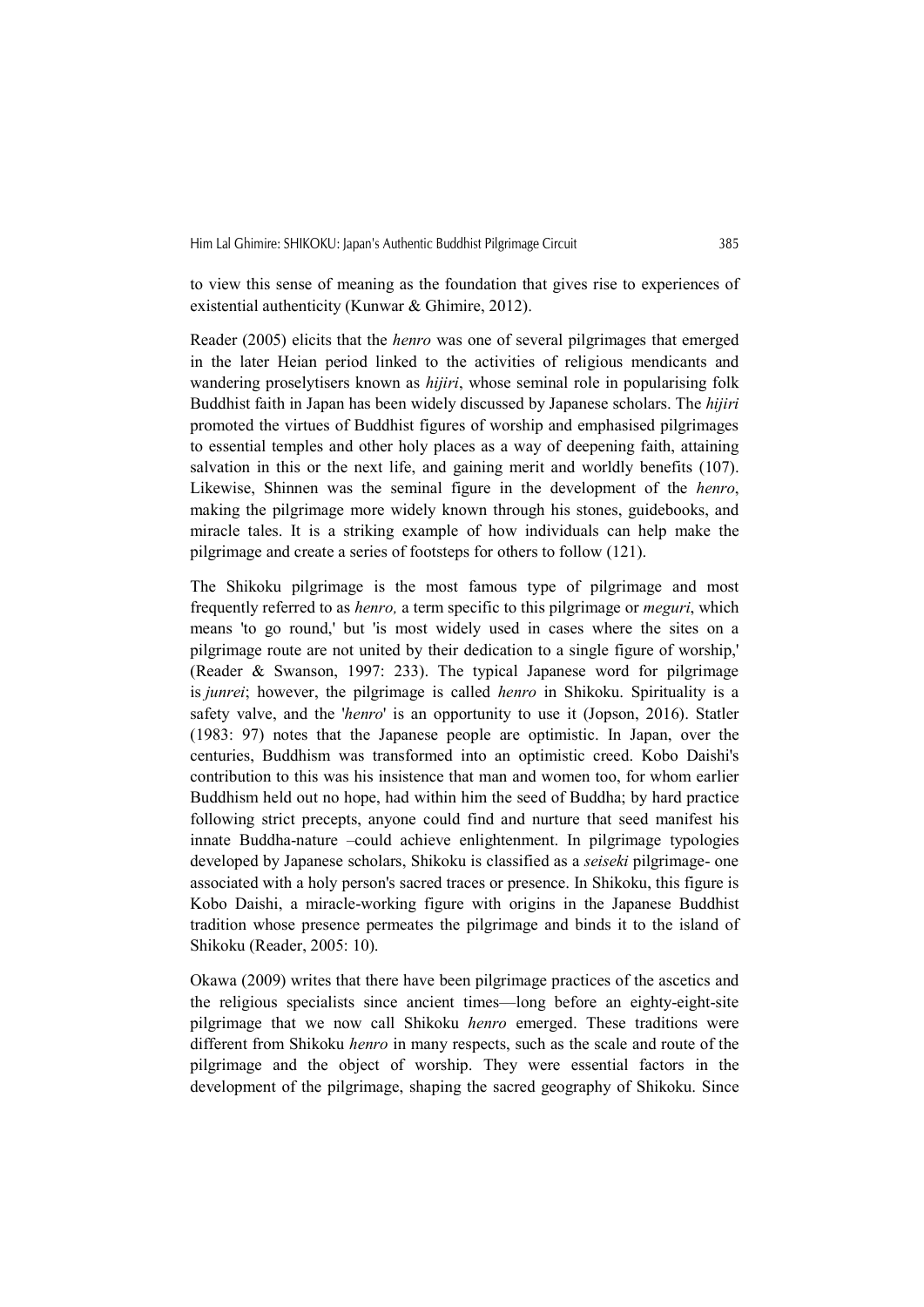then, symbols and themes have become ingrained in the landscape of Shikoku henro. Thus, they provided a rich repertoire of traditions for the evolving pilgrimage culture in Shikoku to draw from, which reached a milestone in the early modern period with the establishment of the eighty-eight-site pilgrimage. Some pilgrims also went to Shikoku in search of a Buddhist Pure Land. The spread of Amida worship in the late Heian period also rendered the image of Shikoku as the gateway to Amida's Western Pure Land, similar to how Shitennoji in Osaka was perceived.

The beginnings of the Shikoku pilgrimage are said to date back to the ninth century when the Buddhist priest Kūkai 空海, later known as Kōbō Daishi (774– 835), made a journey around the Shikoku Island in search of enlightenment. Kūkai developed the Shikoku pilgrimage route comprising 88 main Buddhist temples and numerous additional temples and shrines with several ancient local pilgrimages. By the 17th century, the fame of the henro had spread and become popular among ordinary Japanese (Ghimire, 2017). Iannarone (2013) writes Daishi, founder of the Shingon sect of Buddhism, is one of the most influential people in Japanese history, and he still holds considerable sway and respect in Japan today. Aside from being a priest, he was also a master calligrapher, poet, scholar and advisor to the emperor. In his early years, he turned away from his aristocratic upbringing and became a wandering ascetic in the mountains and valleys of Shikoku; the 88 temple pilgrimage recreates his journeys around the island. However, there are henro pilgrimages in other parts of Japan, namely those transplanted or copied from Shikoku (i.e., the *henro* pilgrimage in Shōdoshima). Henro also refers to the pilgrims who are making this pilgrimage. The designated stops in this pilgrimage are commonly called *fudasho* ( $\text{L}(\overline{\text{H}})$ ), literally meaning a in Osaka was perceived.<br>The beginnings of the Shikoku pilgrimage are said to date back to the ninth<br>century when the Bhodhist priest Kökai  $\mathbb{Z}_2^{\times}$ ii, later known as Köbö Daishi (774–<br>635), made a journey around the (Okawa, 2009).

The popularity of the Shikoku pilgrimage between 1800 and 1850~the period can be considered the golden age of the Shikoku pilgrimage. It can also certainly be considered as a characteristic of the evolutionary development. The basic principle of the Shikoku pilgrimage circuit in the Tokugawa period was, like today, to walk around the island of Shikoku to visit eighty-eight sites traditionally associated with Kōbō Daishi (Kouame, 1997). The aim of the pilgrimage can be to remember dead family or friends or to meditate on your life's progress as you walk the route, much of which is through the countryside or along the coast.

Shikoku was both a sacred domain associated with Kōbō Daishi and the realm of death, where pilgrims consciously or subconsciously weaved through the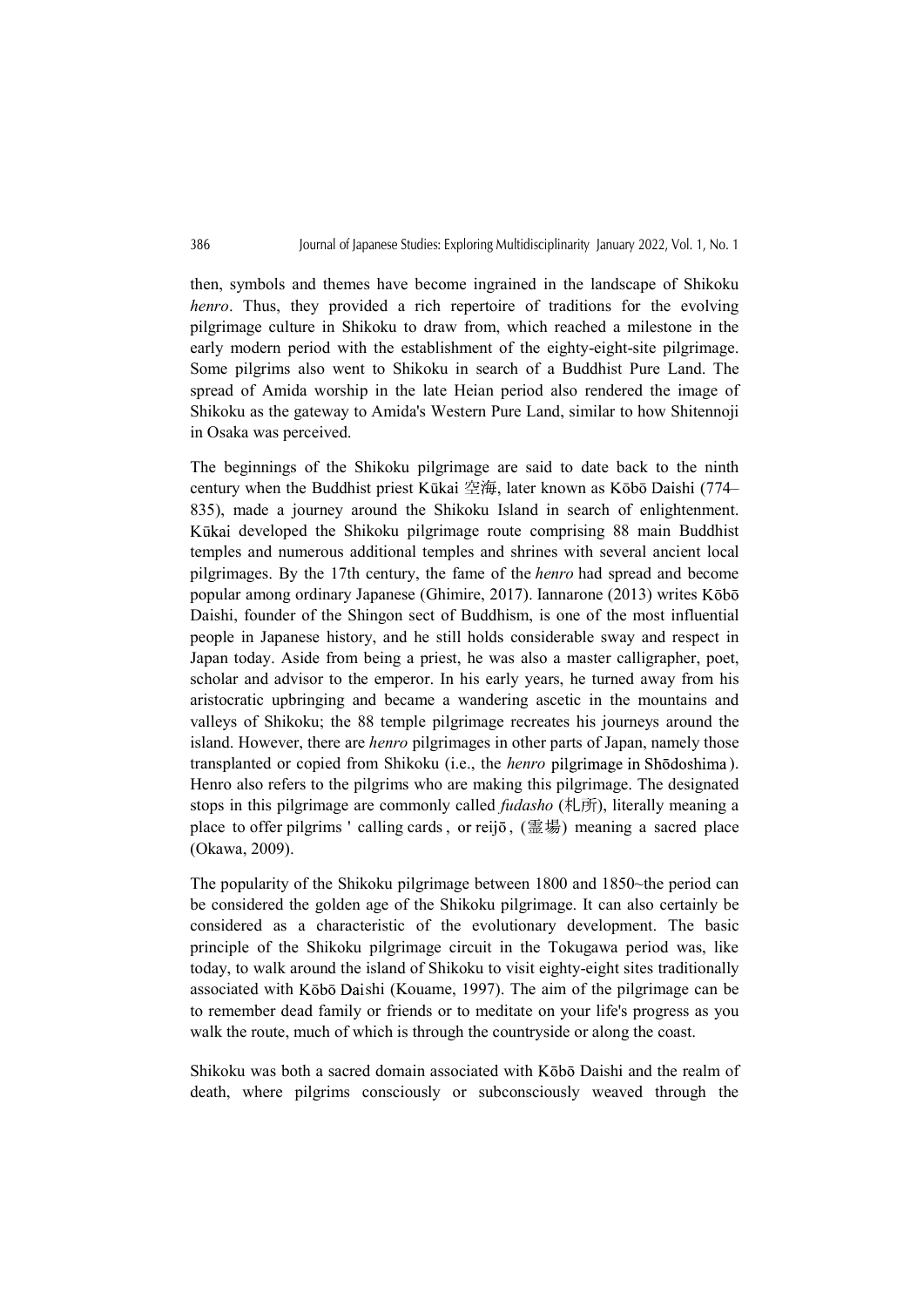symbolic boundary between this and the other world through the act of pilgrimage. The liminality of Shikoku was strengthened by its inevitable geographical feature; as an island surrounded by the sea, it evoked the sense of a different realm and, in particular, as Reader (2005) notes, the Buddhist notion of the "other shore" associated with the afterlife.

# 6.1 Numbering of temples in Shikoku



Figure 1: Shokiku island and location map of 88 temples

Shikoku means "four provinces", and the pilgrim's journey through 88 temples in four provinces is considered a symbolic path to enlightenment. The theme of the Tokushima province (temples  $1-23$ ) is *Awakening*; the Kōchi province (temples 24–39) is Ascetic training; the Ehime province (temples 40–65) is Enlightenment; the Kagawa province (temples 66–88) is Nirvana. The numbering of the temple had become the "framing device" of henro. Unfortunately, we do not know the rationale behind selecting this number with certainty. However, there is no shortage of explanations (Reader, 2005). One influential theory is that eightyeight represents the number of evil passions (bonno), in Buddhist terms, which must be eradicated before one can attain salvation. This theory was offered in Kudokuki as a possible explanation (Shinnen, 1690; in Okawa, 2009). The numbering system of the *fudasho*, beginning with Ryozenji in northeastern Awa, hints that the pilgrimage circuit was likely initially designed by those who entered Shikoku from the Kii Peninsula, because the port of Muya (present-day Naruto), near Ryozenji, was a convenient entry point to Shikoku from the Kii Peninsula, where Koyasan is located. Since ancient days, the main sea route that connected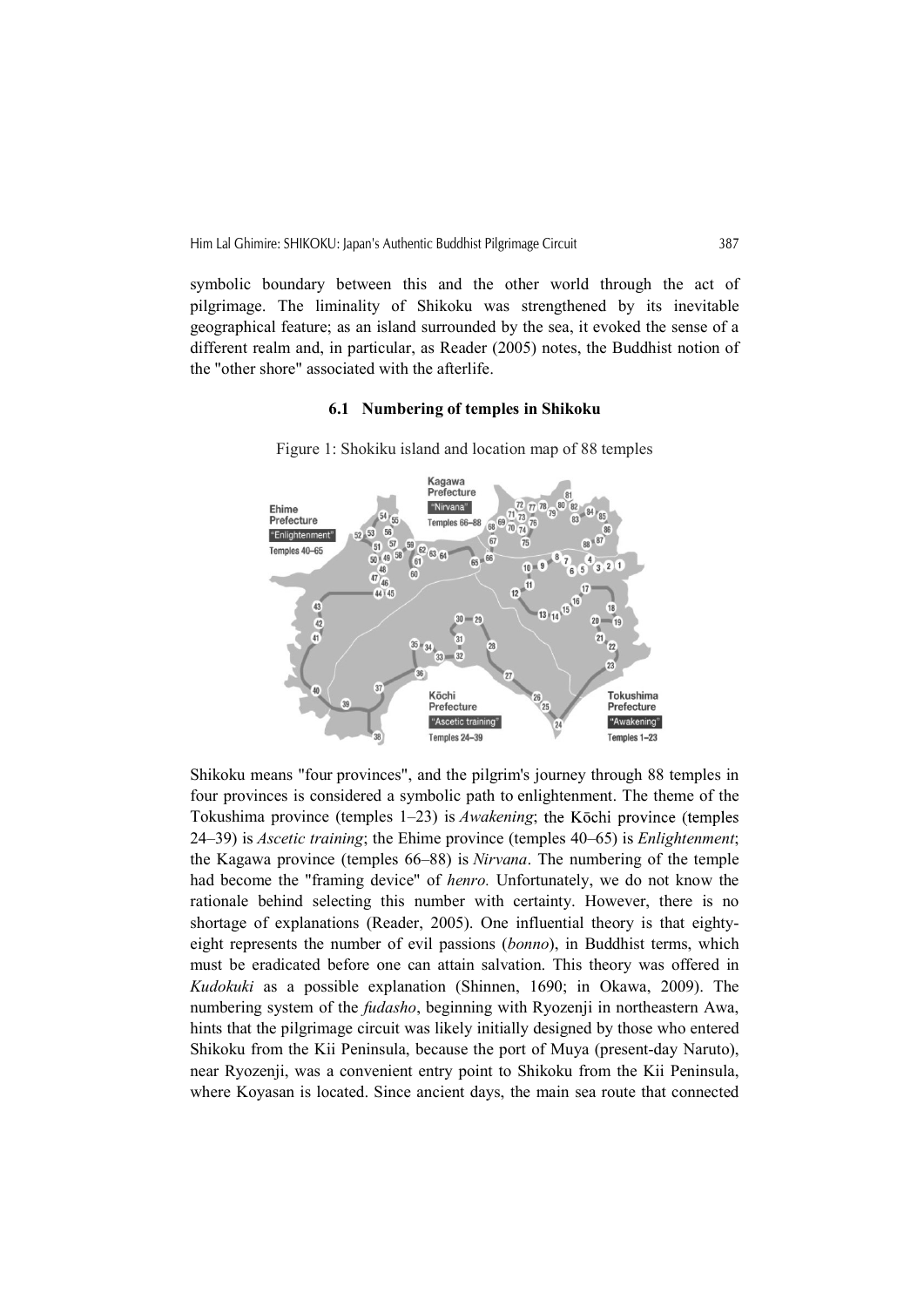the Kinai area to Awa was Kada in Kii to Muya, connecting between Yura in Awaji (Ishiodori, 2006; in Okawa, 2009). However, Eiki (1997) has a different opinion. The numbering system had more to do with the organisation of the pilgrimage route than with the actual practice of the pilgrimage.

Nevertheless, it has made a lasting impact on the pilgrimage culture since, even in the present era, it is common for the pilgrims to refer to the fudasho simply by their designated number rather than by the actual name of fudasho institutions. Ghimire (2017) writes that since pilgrims have to visit all 88 temples to complete the pilgrimage, they are equal; however, some may be more equal than others in the pilgrims' eyes. Temples with dramatic physical settings or powerful historical connections tend to have a more significant effect on pilgrims.

# 6.2 Ohenropractices at temples

Before departing for the Shikoku pilgrimage, pilgrims were required to obtain a passport known in the Tokugawa period as an *oral tegata* 往来手形 which was issued by local officials or temples. The content of this document was relatively standardised: name and address of the pilgrim, information about his/her family's temple and sectarian affiliation, the definition of the purpose of the trip, and various clauses relating to the treatment 01 the pilgrim in case of illness or death (Kouame, 1997).

Mostly, the pilgrimage starts from Ryozenji (Temple No.1) at Tokushima and ends from Okuboji (Temple No. 88) at Kagawa. Many of them believe that the Shikoku pilgrimage is completed after the final visit of Koyasan, the headquarter of Shingon Buddhism in Japan. The pilgrims are given the Buddhist Ten Commandments to follow at least during the pilgrimages at temple number one. They are: Do not kill. Do not steal. Do not commit adultery. Do not tell a lie. Do not use flowery language. Do not speak ill of others. Do not be double-tongued. Do not be covetous. Do not be angry. Do not be perverse.

Traditionally, the pilgrims (Ohenro) perform the following steps; however, optional actions at each temple in Shikoku.

- At the main gate: The pilgrim's bow once faces the main hall to ward off evil spirits.
- At the washbasin: To purify themselves, pilgrims wash one's hands and mouth.
- Pilgrims rang the bell to mark one's arrival at the bell tower.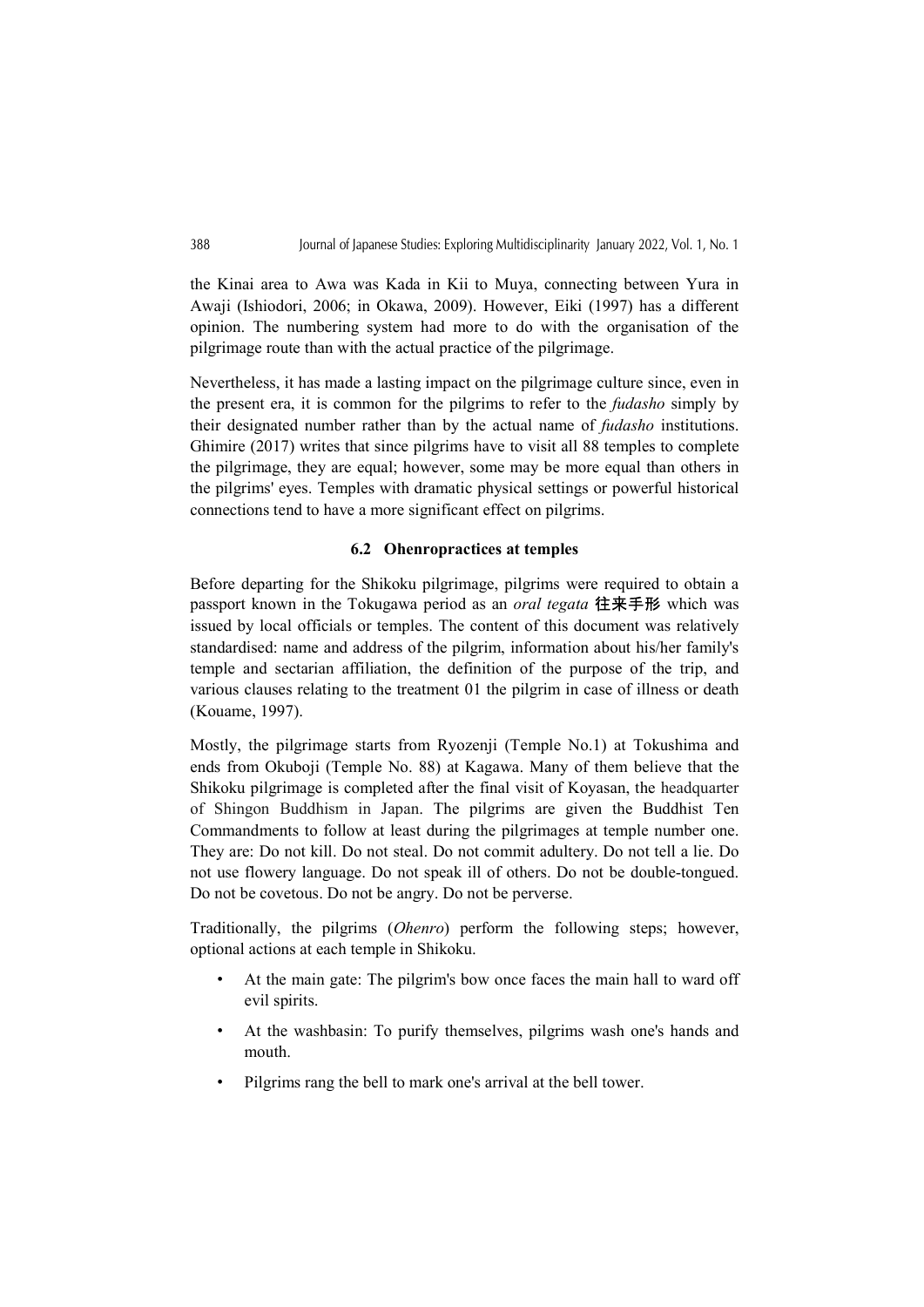Him Lal Ghimire: SHIKOKU: Japan's Authentic Buddhist Pilgrimage Circuit 389

- At the main hall: The principal deity can be seen here. First, pilgrims light incense and a candle, ring the bell once and declare to the main deity you have come to worship.
- At the Daishi hall: A figure of Kobo Daishi can be seen as a hare. Pilgrims worship in the same way as at the main hall.
- At Stamp Office: Pilgrims receive the temple stamp in their stamp book.
- Pilgrims again face the main gate and bow once at the main gate.

The main hall, which is dedicated to one of the Buddhas of the Buddhist pantheon, and a separate hall dedicated to Kōbō Daishi are located at every one of the eighty-eight temples along the route. In front of these halls, pilgrims usually light candles, incense, chant sutras and prayers. The pilgrim drops name-slips, or fuda, inscribed with the pilgrim's name and his or her prayers or requests in the special boxes in front of these halls.

#### 6.3 Shikoku Ohenro costumes

Ohenro is free to wear whatever they please on their pilgrimage. However, Sugegasa the pilgrim's traditional costume (unique Kongozue symbolic clothing) comprisesa white shirt with a Japanese script indicating a pilgrim, a conical sedge Chinese hat, a shoulder bag, and a walking stick. By choosing those items, one will be identified and respected as a pilgrim by those you meet along the way. Foreign pilgrims gain a sense of belonging to a privileged group in Shikoku. Once you start walking in the white 'Ohenro'costume, you are no longer treated as a foreigner but only an 'Ohenro-san' like everybody else. It is a unique experience that you cannot



Figure 2: Pilgrim's attire

experience anywhere else. Ohenro crosses boundaries of languages, culture and nationality (Moreton, 2016).

It is believed that Kukai is embodied in a five-foot-long walking stick called a kongo-tsue. In this form, he travels with every pilgrim as a spiritual guide. The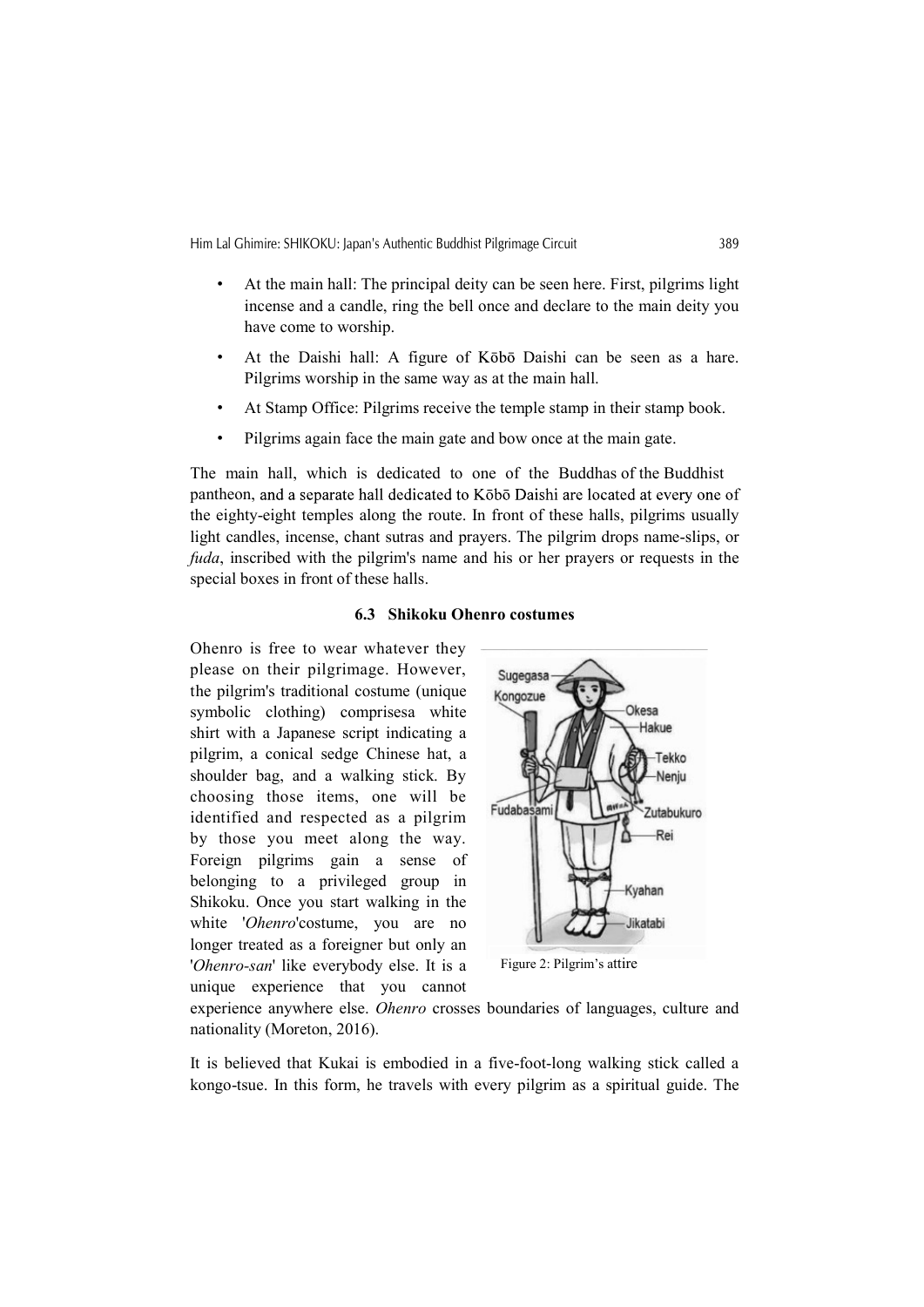stick serves as a support for navigating steep paths or slogging up mossy temple steps in the rain, but it can also be used as a grave marker if the pilgrim drops dead en route – a not uncommon or unwelcome outcome of the pilgrim's goal to leave the present life behind. The white garb  $-$  the colour of mourning  $-$  is a perpetual reminder of transience. A bell, tied to a stick with a silken cord, chimed the rhythmic sound of emptiness with each footstep (Christy, 2016).

#### 6.4 Belief in Shikoku pilgrimages

All of the pilgrims - in a vehicle or on foot - consider themselves travelling alone with Kōbō Daishi as their companion and guide. This spiritual presence is expressed by the words  $d\overline{o} gy\overline{o}$  ninin (two travelling together) written on the pilgrims' hats during pilgrimages. We can see essential differences between those who took buses or private cars from temple to temple and those walking pilgrims. At the temples, bus and car pilgrims diligently go through the rituals and devotional rites. They are attentive to the worship because being at the temple was the whole point of their pilgrimage. Ugolnik (2004) writes that the space between the temples exists only about vehicles for those who travel via bus or car. The vehicle acts as a transporter from one temple to another, whereby the pilgrim only occupies its space. Understandably, the temples become the focus and purpose of their pilgrimage.The temples played a different role within their pilgrimage experience, and the temples gave the walkers a much different meaning. Amidst walkers, three characteristics of the temples are highlighted: as sacred space, as secular space, and as 'negative space', which serves as markings for the space between them. Through these models of the temples as either sacred or secular, or both sacred and secular (as in this latter category), it is evident that walking pilgrims' understanding of temples transcend the standard meaning which nonwalking or static persons' attribute to them. For many walking pilgrims, the temples maintain their traditional sacred nature. Pilgrims largely ignored the temples; however, they performed the obligatory rituals. Moreton (2001: 81) writes that walking the pilgrimage is much safer today than in the past, but the danger is still present. Ancient gravestones with the simple heading "henro" remind the pilgrims of those who went before them. The death of pilgrims while on their journey was common up until the early nineteenth century. Many travels to memorialise relatives who have passed away. The spirits of the recently deceased are said to be unstable in Japan, even dangerous, and the pilgrimage can help to calm them (Jopson, 2016).

The pilgrims chant Heart Sutra twice at every temple throughout the pilgrimage. According to Kukai, the Heart Sutra distils the entire essence of Buddhist teaching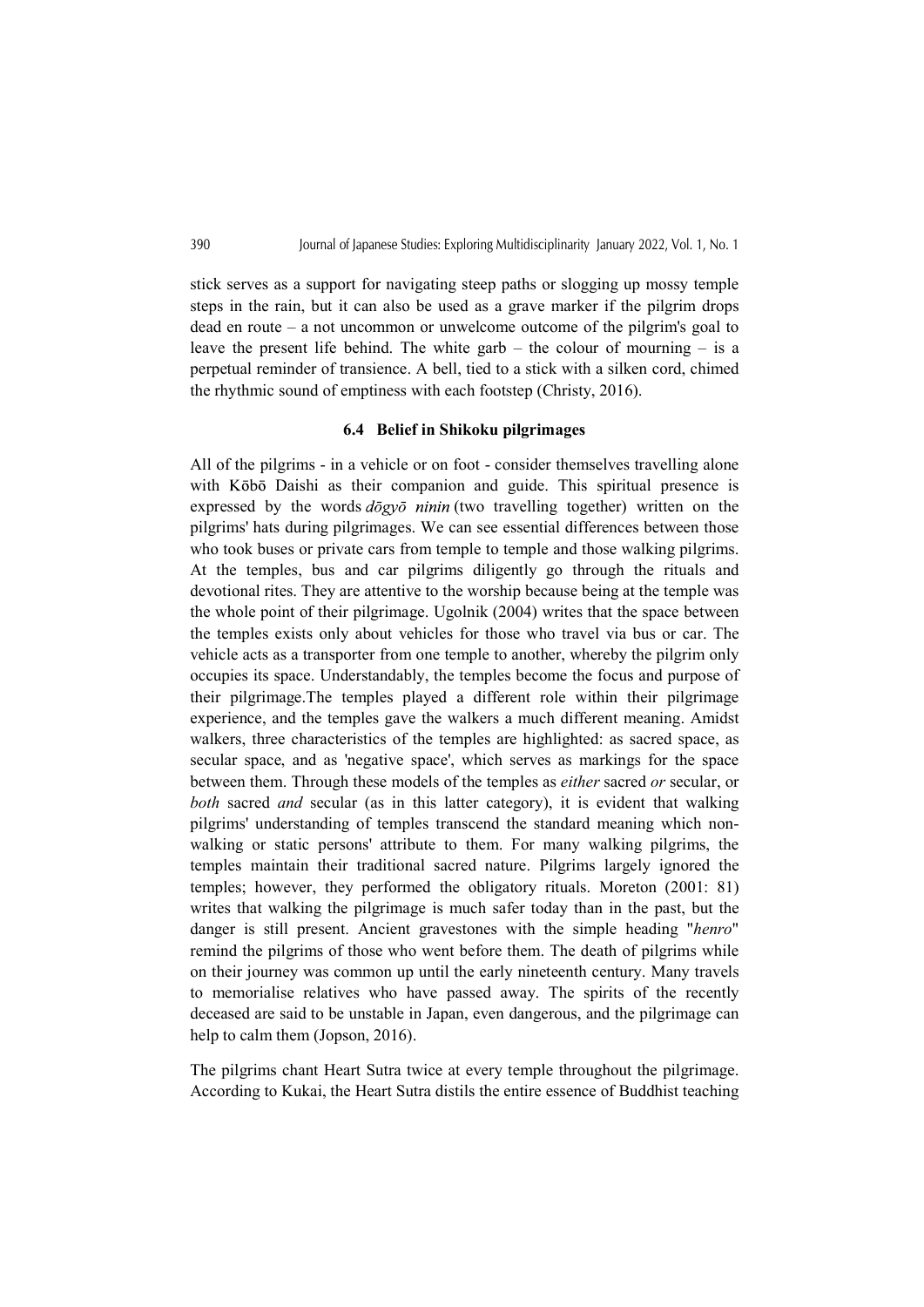into fourteen lines. The core of the sutra is a meditation on emptiness: "No form, no feeling. No thought, no volition, no consciousness . . . No world of sight. No world of consciousness. No ignorance and no end to ignorance. No old age and death and no end to old age and death. No suffering, no craving, no extinction. No path, no wisdom, no attainment. Indeed, there is nothing to be attained." These words become ritual footfalls on the pilgrim's pathway to "no path," building spiritual muscles when our physical muscles flagged (Christy, 2016).

# 6.5 Empathy and Settai costume

The Buddha said that life is suffering. Empathy for another person's pain is probably the most accessible form of identification, and it is likely a considerable force behind the phenomenon of outsiders helping pilgrims. It also forms the foundation for how walking pilgrims relate to one another. Whether one pilgrim meets another once or travels the entire trip side by side in companionship, the physical and mental hardships of the shared experience provide an accessible medium of communication. Whether or not the pilgrim attributes sacred or recreational value to these experiences, a connection can still have made. Though one may lean more towards thinking of him or herself as a yamabushi and the other may be a recreational athlete in understanding these hardships, both have symbolically and experientially endured the challenges contained in the role of a pilgrim.

The pilgrim's material world consists of the possessions on his or her back, things consumed, and gifts and services received. This latter category affects the pilgrim's relationship to the former two throughout the pilgrimage. Through experiencing hardship, these gifts and services begin to take on profound meaning for pilgrims. The Japanese use several words for charitable giving, including segyo, fuse, kanjin, kisha, and hosha (Moreton 2001: 20). However, the act of giving to the pilgrims of Shikoku is singularly identified by the term settai. Shikoku is one of the few remaining places where pilgrims are offered settai (alms). By accepting settai, pilgrims become a human landscape of reciprocity and karmic potential – a field of merit known as fukuden. This custom developed from belief in Kōbō Daishi as a deified figure and continues to be manifested in many forms today.

The giver is thought to receive merit from Kōbō Daishi for his or her acts of kindness. The Settai offering is a fundamental aspect of the Henro Pilgrim experience. Offerings and services of all kinds are given to the Pilgrim as he makes his way along the island paths. Meals, snacks and cups of tea, items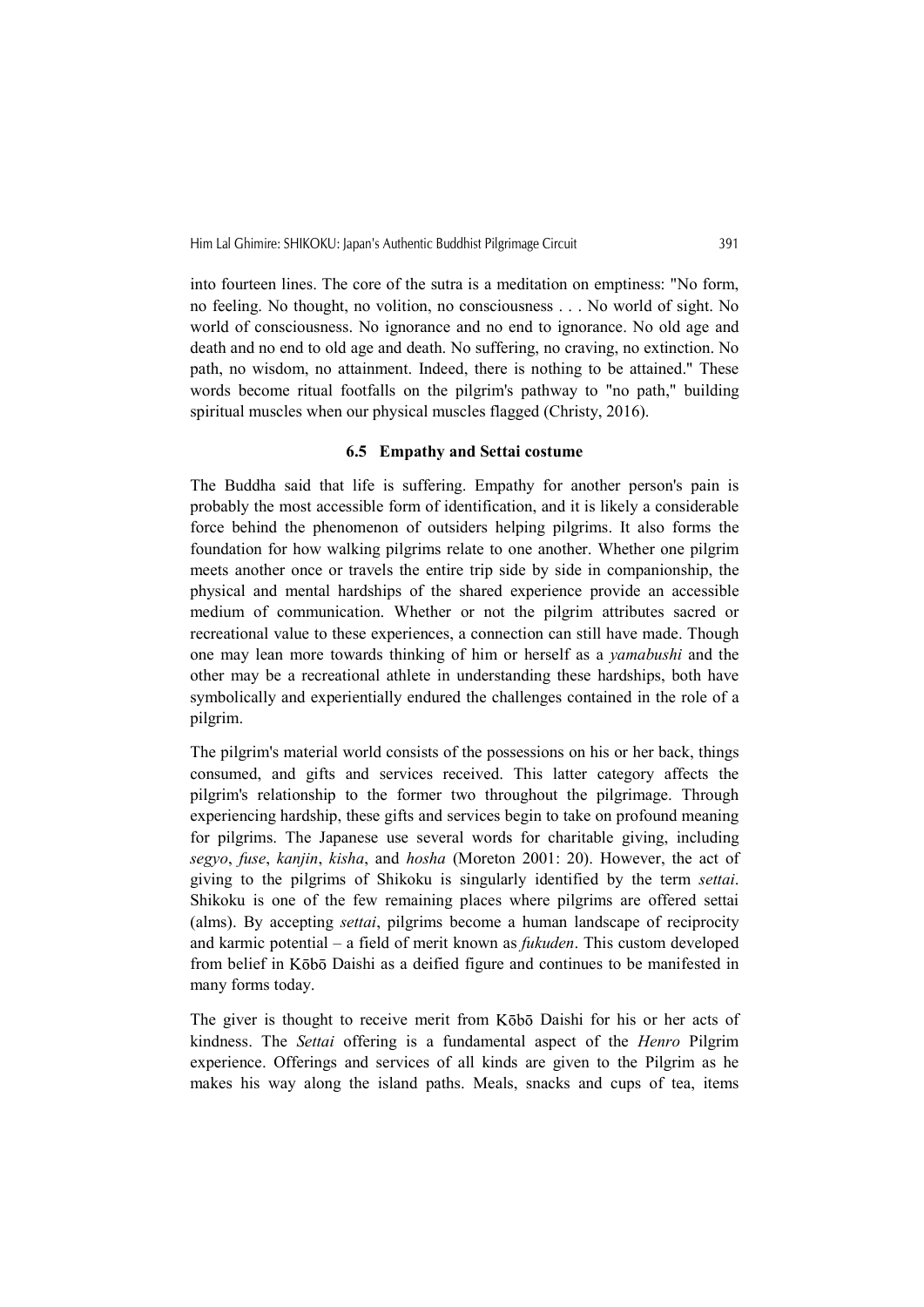necessary to the Henro such as incense sticks and candles and coins, and places to spend the night are donated by the kind people of Shikoku. It is not something that should be taken lightly by the henro. When offered settai, you are under an obligation to accept. People offer you settai because you are a henro and, for whatever particular reason, that means something to them. You, as a *henro*, are a symbol to the giver, and in giving you something, they are giving something to your pilgrimage. They are giving something to the pilgrimage in general. By giving you settai, they are, in some way, now participating in your pilgrimage. Moreover, through your pilgrimage, they are participating in the pilgrimage itself. You, the receiver, are only an intermediary in their vicarious participation in your journey and the pilgrimage itself.

Though some attribute the origins of settai to the Buddhist tradition of giving alms to monks, Tekada Akira, an author of many Japanese books on the Shikoku Pilgrimage, proposes a different theory. He states the exchange originated from the offerings made to Japanese shrines throughout the pilgrimage route. Through the legends of Kōbō Daishi, this motive has come to be associated with gaining merit. Sachiko Kanai suggests: "People in the old days were not very charitable, but as the Daishi legends grew and wishing to accumulate merit for oneself, one's family and relatives or even one's community, the custom of *settai* grew and became important in the Daishi belief" (Kanai 1980: 25; in Moreton 2001: 27).

Numerous historical materials from the Tokugawa period provide evidence of hospitality of local's authority and people to the pilgrims. Many sick pilgrims were repatriated to their provinces with the assistance of local authorities. The term *mum okuri* ネす送り was often used to designate the escort of a person from village to village. When Shikoku authorities helped a sick pilgrim return home or bury a dead one, it is conceivable that they were following the rules for ordinary travellers that the Tokugawa bakufu had established since the end of the seventeenth century (Kouame, 1997).

# 6.6 Temple stay and participation in rituals

Temple stay and participation in the rituals and prayers could be essential parts of pilgrimage. Through this, the pilgrims may fulfil their wishes, gain an inner feeling of something missing in their life, experience Japanese culture, selfimprovement and personal satisfaction, broader understanding of Buddhism, improve mental and personal health, and more. Figuring out where to stay the night is one of the most challenging parts of planning as a walking pilgrim in Shikoku. Some temples offer ryokan-style lodging to the public within temple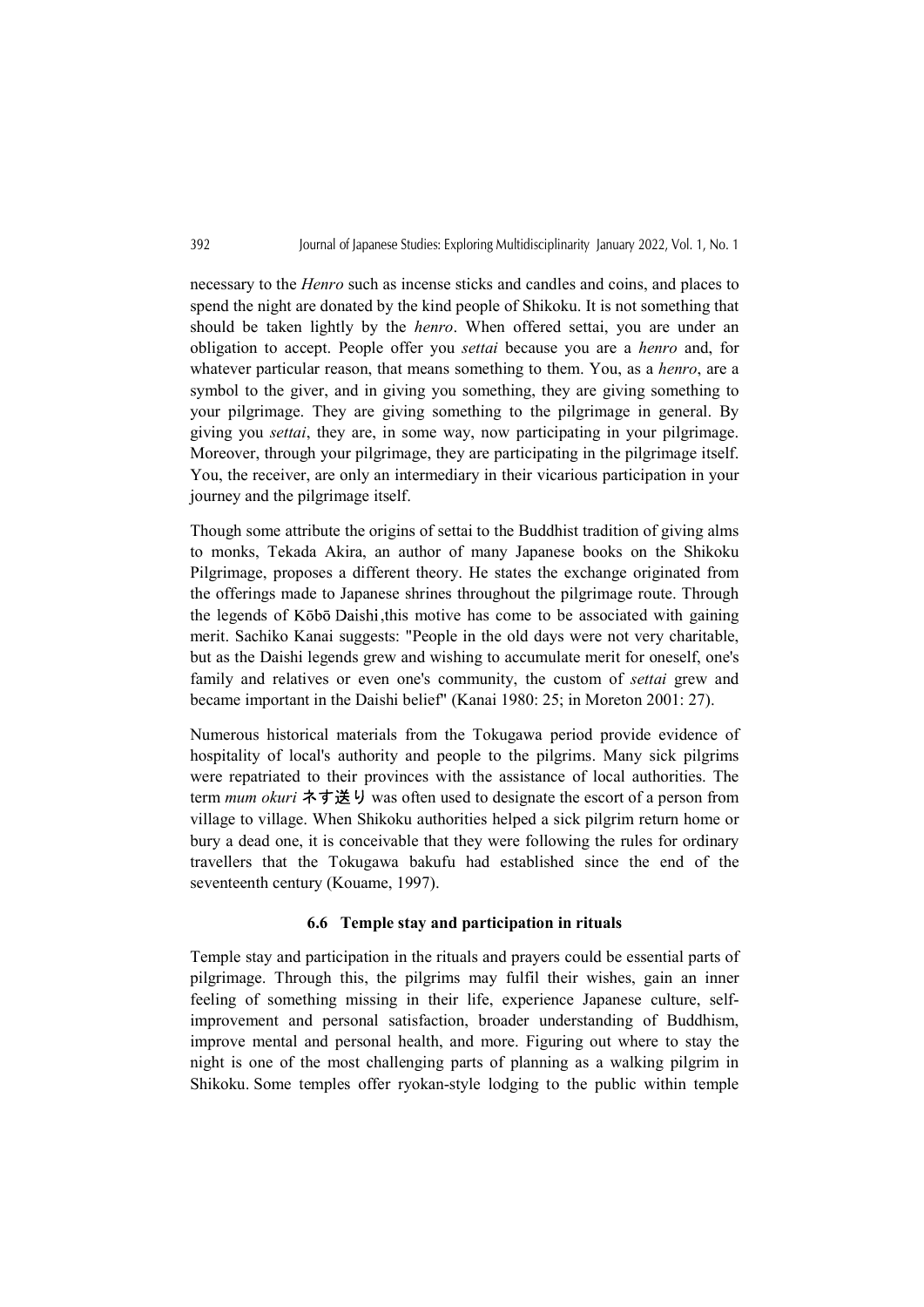grounds and are similarly priced to minshuku or ryokan, but not all provide meal options. The meals are vegetarian (shōjin ryōri), and visitors may sometimes be invited to watch or partake in daily prayers and rituals. Pilgrims may book ahead of time by calling the temple or simply as a temple staff when they receive their stamp, although the latter might be risky at famous temples. Prayers and rituals are scheduled mainly in the morning and evening in the temples, and Pilgrims can attend services and chant with the priests before breakfast. Sitting on the floor with legs folded, pilgrims would have been mesmerised by the triangular saffron figures sitting motionlessly before an altar crowded with candles, flowers, and swirling incense. The basso drone of the Heart Sutra, its staccato syllables chanted like the rosary of an endless chain of causation, creates a hypnotic euphoria.

Iwamotoji temple in Kochi is one of the sacred temples in the Shikoku 88 temple pilgrimage. This particular site has opened its doors to anyone who wants to participate in the homa-mandala (fire altar) ritual common within Shingon Buddhism. Pilgrims can spend the night in the temple guest house and awaken early morning hours for the ceremony. A Buddhist priest will perform the ritual where fragrant wood or grains are offered to the burning fire to deliver a prayer to Vessavana, one of the four heavenly kings. Often the fire can grow up to 1 meter in height and is meant to purify the mind and body of worldly desires. The ceremony includes copying a Buddhist sutra (prayer) in Japanese or English.

# 6.7 Pilgrimage season and travel options

The temperature and weather of mid-March to May in spring and October to November in autumn are most suitable for undertaking the pilgrimage in Shikoku. In the normal cycle of yearly weather, there is much rain during the rainy season of June and July. In August and September, the weather is stable, but this is the season when occasional typhoons will make their appearance. Reader (2005: 1) writes a Japanese saying that Shikoku comes alive with the sound of pilgrims' bells in spring. The trail itself is marked by the ubiquitous red arrows and other populating markers. There are many ways to make the Shikoku pilgrimages. Everyone has their circumstances, such as walking, paying capacity, time availability, and interest.

The most outstanding merit is acquired by walking the route, a commitment that can take up to two months, but most modern pilgrims adopt some combination of walking and vehicular transport – buses, trains, taxis, cars, bicycles, helicopters, and even skateboards. Without the time or money to complete the entire circuit, Pilgrims may walk one of several miniature versions of the pilgrimage, made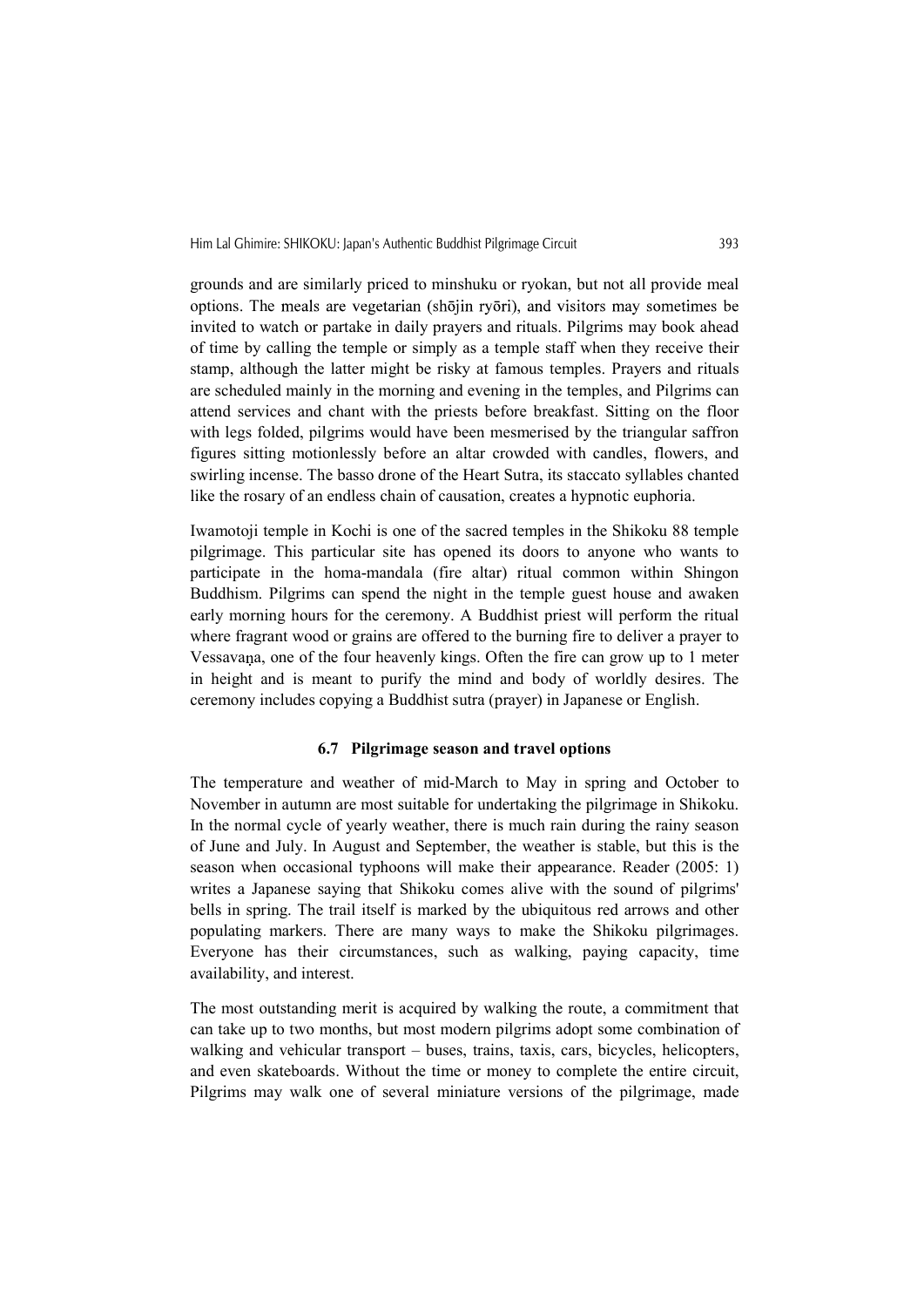from stones or soil from each of the eighty-eight sites. Other pilgrims complete the pilgrimage on multiple visits. Regardless of transportation, pilgrimage is a physical and spiritual marathon (Christy, 2016).

#### 6.8 Shikoku and Lumbini connection

Both Lumbini and Shikoku are world-famous Buddhist pilgrimage destinations. Lumbini hallowed by the birth of the Sakyamuni Buddha, one of the most important pilgrimage destinations globally, lies in the southwestern plains of Nepal. Nepal is honoured to have Lumbini (Kunwar & Ghimire, 2012), the birthplace of Lord Buddha, the greatest, the brightest, and the light of peace and indeed the most illustrious son of Nepal (Guruge, 1998: 26). The newly born Prince Siddhartha (who later distinguished as Lord Buddha) took his seven steps and uttered an epoch-making message to the suffering humanity in Lumbini. The famous Indian Maurya Emperor Asoka, guided by his spiritual teacher Upagupta made a pilgrimage visit to this holy site in 249 B.C. Famous Chinese pilgrims Tseng Tsai (4th century), Fa-Hsien (5th century) and Hiuen-Tsang (7th century) visited Lumbini for pilgrimage and study about Buddhism and spirituality.The visits of the Chinese travellers brought more records out about Lumbini. Hiuen Tsang's records are the most informative of all, for he travelled to see Lumbini and other Buddhist sites and maintained a detailed description of his travel.

The Buddha mentioned four places that a pious disciple should visit and look upon with feelings of reverence. One is Lumbini, where the Tathagata (the Buddha) was born.The importance of Lumbini is so great that the Buddha himself advised his followers to make the pilgrimage to Lumbini. Lord Buddha explained the significance of Lumbini in words: "Lumbini should be (visited) seen by a person of devotion, and which would cause awareness and apprehension of the nature of impermanence ……" because Lumbini is the leading Buddhist pilgrimage site in relationship to the other sacred sites. Many scholars designate Lumbini as an unmatched spiritual destination of the Buddhist world. The visitors are overwhelmed with the sanctity and serenity of Lumbini. The spiritual feeling of being at the holy birthplace of the Enlightened One nurtures devotion and faith in their mind and fills their heart with purity, compassion and wisdom (Ghimire, 2016).

Spirituality and peace are the fundamental aspects of Buddhism, and they should exist at Lumbini. The Lumbini region encompasses dozens of Buddhist-spiritual sites and houses beautiful flora and fauna, which can evoke spirituality, serenity and satisfaction in the mind of visitors. Lumbini, the world heritage site with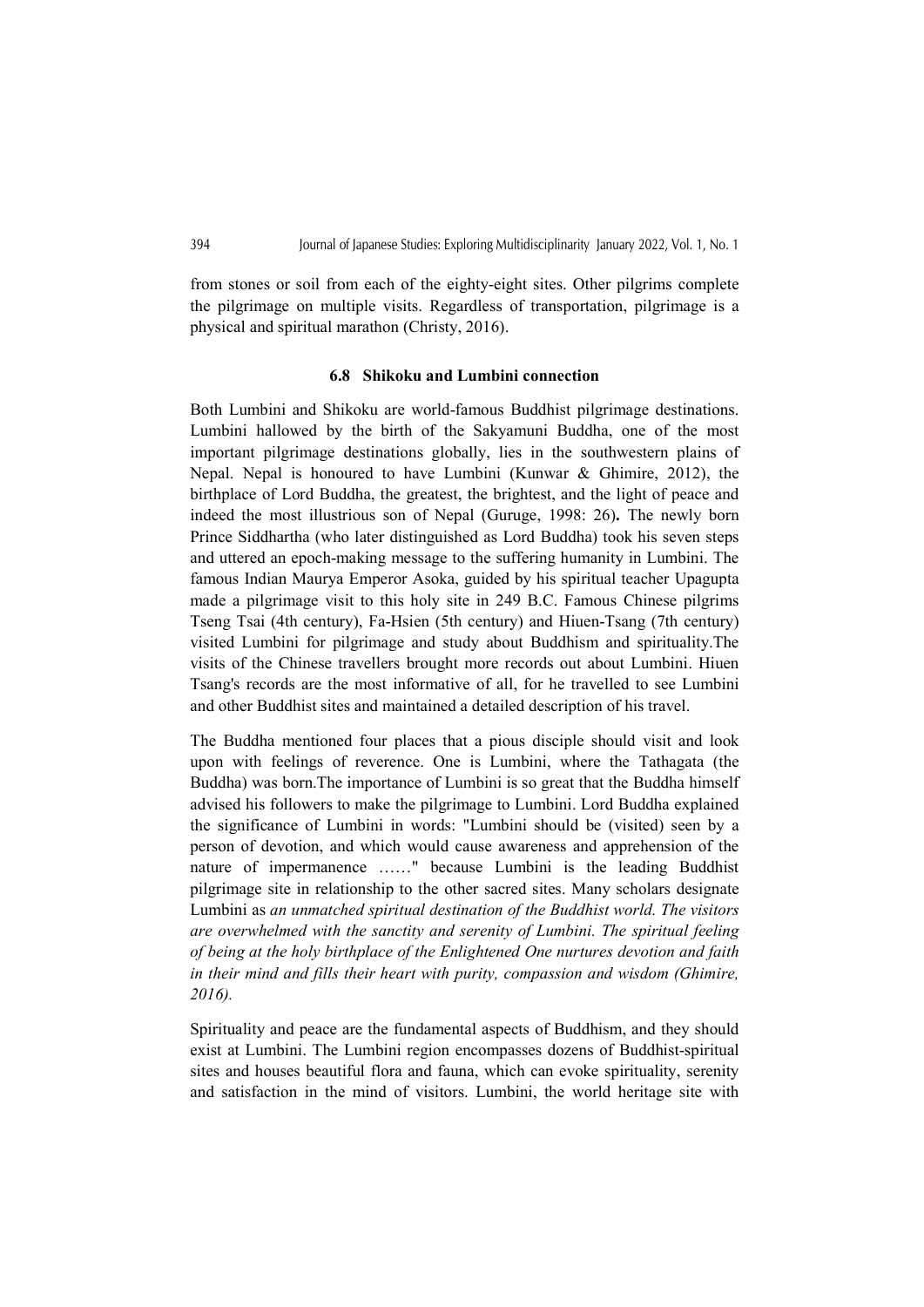outstanding universal value, is important to be one of the world's top-class spiritual and pilgrimage destinations. Pilgrims and visitors come to Lumbini and express their religious and spiritual sentiments in various ways, often linked to their diverse cultures. They come to meditate, chant, and beat on drums, offer gold leaves, offer coins, incense or milk. They all come with the expectations of peace and harmony (UNESCO, 2013:11). Today, Buddhists from all over the world and other travellers are interested in Nepal's ancient history and culture (Ghimire, 2017).

Lumbini is one of the most sacred places in the world. Over many centuries people have developed visions of where the Buddha was born. When U Thant, the Secretary-General of the United Nations, visited Nepal in 1967, he proposed the development of Lumbini into a major centre of pilgrimage. Kenzo Tange of Japan was assigned to create the Lumbini Master Plan. The U.N. and Government approved the plan of Nepal in 1978. The overall intent of the plan is to reinforce the symbolic entity of the Lumbini Garden in its simplicity and clarity. The plan's detail was based on Buddhist symbolism of geometric shapes and the path to enlightenment.Rai (2010:19) writes that the continuous prayers, meditation, and worship in monasteries help them increase faith and purify their mind. After having a certain level of mental clarity, devotion, and faith, they are now eligible to enter the Sacred Garden, hallowed by the birth of the Buddha, to realise the apprehensive nature of impermanence.

Moreover, one can feel the Buddha's blessing within the tranquillity. Emperor Asoka erected Asoka Pillar in Lumbini that carries the authentic and living history of the birthplace of Sakyamuni Buddha. The Asoka Pillar with epigraphic evidence testifies Lumbini as the birthplace of the Buddha (Ghimire, 2019).

# 6.9 Motives for pilgrimage in Shikoku

Instead, this inquiry with experts' respondents understands the situation and strategies for pilgrimage tourism development. In the question "why people go on a pilgrimage?" the experts have different opinions. One of the Skikoku experts says pilgrimage is for self-reflection, in memory of someone who has passed away, to experience a "spiritual" journey, to pray for something, as part of a religious ritual or teaching, to get closer to God or some other holy being or saint (E-5). E (6) explains pilgrimage is a pilgrimage, whether it is Buddhist, Christian, Judaic, Islamic, or anything else. Pilgrimage is a time and place set aside for an inner spiritual quest, a time and place to look for answers to spiritual questions the pilgrim may have brought to the trail with them. Most non-Japanese walkers visit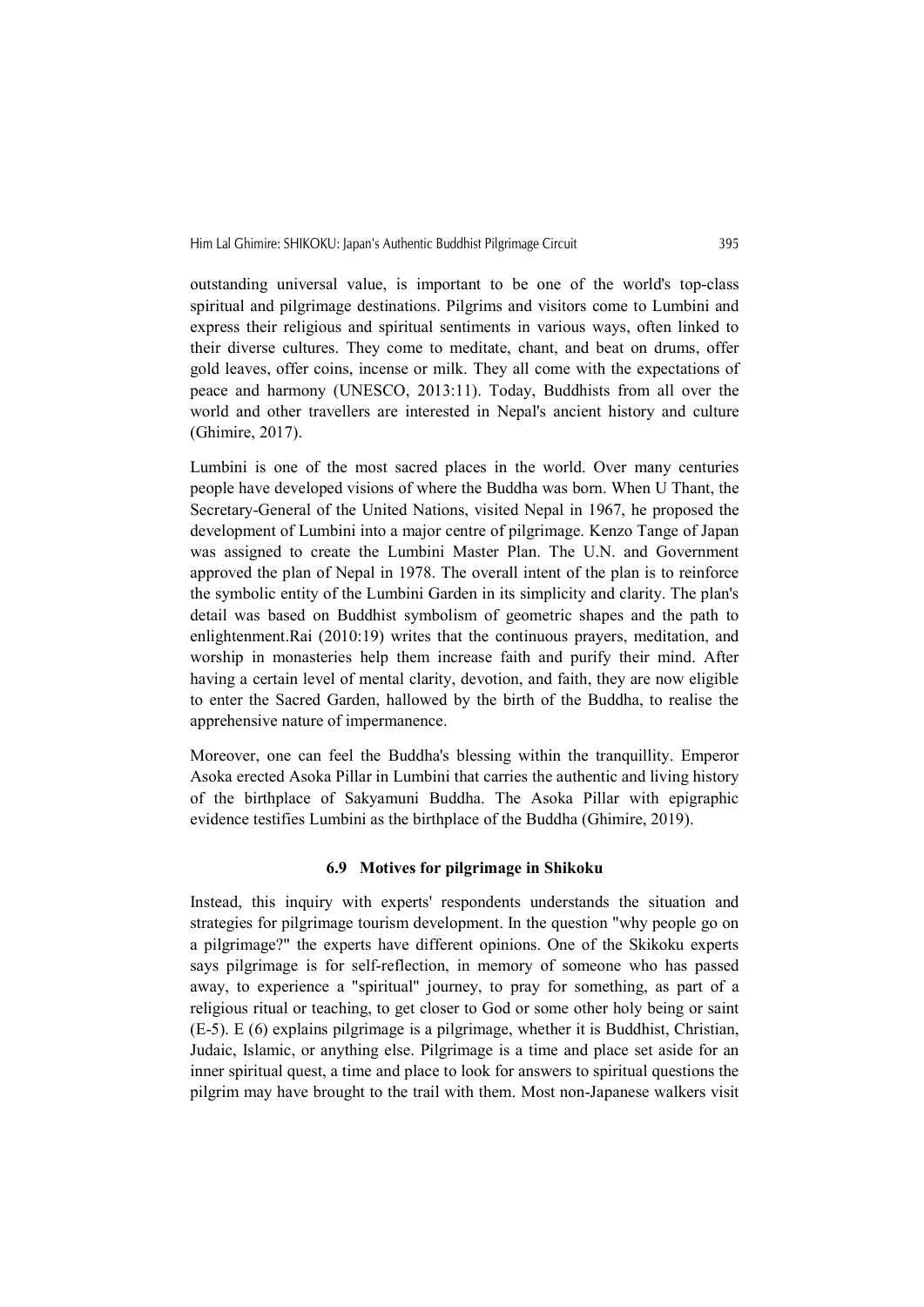Shikoku for the physical walk-in rural Japan rather than for spiritual reasons. Overall, though, I think people walk pilgrimage in general because of an inner feeling of something missing in their life.

Given that "religion" is not as crucial as "spirituality" for many people, a pilgrimage gives them a place where they can focus on their inner spiritual quest while at the same time enjoying the outdoors. Likewise, other expert respondents opined as people are missing something in their lives and seek spiritual help and self-understanding (E-3). Pilgrims visit to reflect on one's life, memorials for ancestors and get stamped on a book from temples (E-2), and pilgrimages help with a troubled mind/spirit (E-1). In another question, "What do you think about Buddhist pilgrimage?", (E-5) explains, 'It is often in a circle with no beginning and end. It matches the Buddhist teaching of life and reincarnation. Christian pilgrimage routes often seem to be a straight line, which matches the Christian teaching of the afterlife that one will go up to heaven or down to hell. I prefer the Buddhist way of thinking and their form of pilgrimages'. People are seeking more spiritual things these days (E-3). Pilgrimage is the process to reflect on mental stress (E-1).

# 6.10 Influencing factors to visit Shikoku

Pilgrims/tourists revisit a pilgrimage site if it is interesting for them or are not satisfied with one visit or want to do more rituals. There could be various factors influencing pilgrims/tourist to visit Shikoku. The most influencing factors were religious belief and respect for the Kōbō Daishi , honour and memory of the ancestors, rituals, Buddhism and Japanese culture, books, other publications, friends, yoga teachers, travel agents, websites, advertisements, natural beauty and outdoors-hiking. A pilgrim was influenced with a previous visit (p-21); another pilgrim found a picture of Shikoku pilgrimage on Santiago's way (p-15), met a Japanese pilgrim who told about Shikoku while walking Camino, love walking pilgrimages and spirituality (p-78), the voice of the Buddha, respect to the Buddha and will walk for 12 years (p-30). Some others wanted family happiness and better health, relief from work stress and retirement from work.

# 6.11 Expectation from Shikoku pilgrimage

'Why do people go and what do they expect from Shikoku pilgrimage?' is one of the critical questions. One of the respondents (E-3) noted that people have different expectations and want to gain something from the Shikoku pilgrimage. Expert respondents opined as Shikoku has a unique culture that is very precious. People go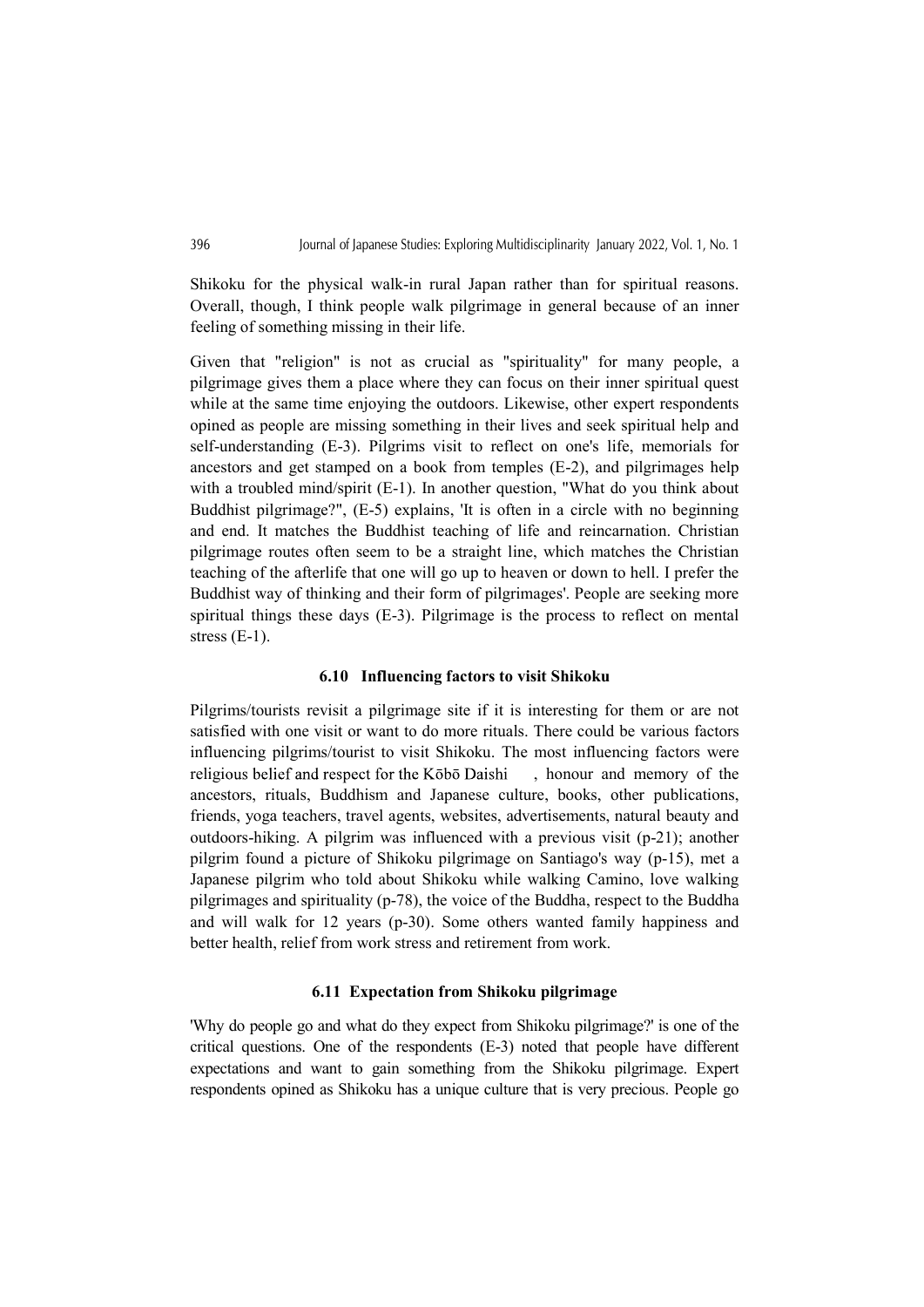on pilgrimage to reflect on themselves, clear their mind and spirit (E-4), worldly benefits and memorial for ancestors (E-2) and recall old memories, relief from sickness and death of parents (E-1). There seems to be a "pilgrimage boom", and people want to try a not well-known pilgrimage. Some want to experience a lengthy, religious journey in Japan and interact with the Japanese in a countryside setting (E-5). As per a pilgrim respondent, it changed her as a person, from the generosity of the people, the peacefulness of the surroundings and the profoundly surreal way of life that she could have never imagined. It was an experience of a lifetime that she still thinks about today (p-107). Others expectations were to experience the unique culture of Shikoku, improve mental health, spiritual development, interaction and involvement with locals, experience Japanese culture, enjoy reconnect with nature, self-improvement and personal satisfaction, a sense of achievement, discover things about oneself, deep emotional feelings, a chance to escape everyday life, broader understanding of Buddhism, more insight into cultural, religious beliefs in Japan, spiritual comfort, improve mental and personal health, develop a positive attitude, fulfilment of a wish and more. P (41) was expecting time for reflection upon her life so far. She wanted to be on her own and get rid of the past's bad things. She expected to come to terms with her mother's disease. It had changed her life, way of looking at people, and she became a Buddhist. She learned to bear lousy weather and still stay positive. Some others expected to learn about history, culture and Buddhism, tourism and health, gifts and food sold at local shops, sleep outside and remain healthy.

# 7. Suggestions to improve Shikoku pilgrimage/tourism

A growing local movement is pushing to have the Shikoku pilgrimage route recognised as a UNESCO World Heritage site for its cultural importance to Japan. As one of the few circular pilgrimages in the world, the end of the 88 temples journey is also beginning, but no matter your intentions for doing all or some of the pilgrimage, one thing is sure: you leave Shikoku a different person. Overall, hundreds of thousands of people are engaged in the pilgrimage annually on foot, by automobiles, bicycles or other means in Shikoku. The government and tourist organisations should promote the Shikoku pilgrimage in Japan and worldwide.

In a question, 'What are the weaknesses to develop pilgrimage tourism?' (E-5) explains there needs a balance between "pilgrimage" and "tourism." If things become too touristy then the religious or spiritual side of the pilgrimage disappears. Some foreigners have mentioned that they do not want to see the Shikoku pilgrimage turn into a Disneyland type of place. E (6) emphasises that temples and the temple association need to make a concerted effort to make the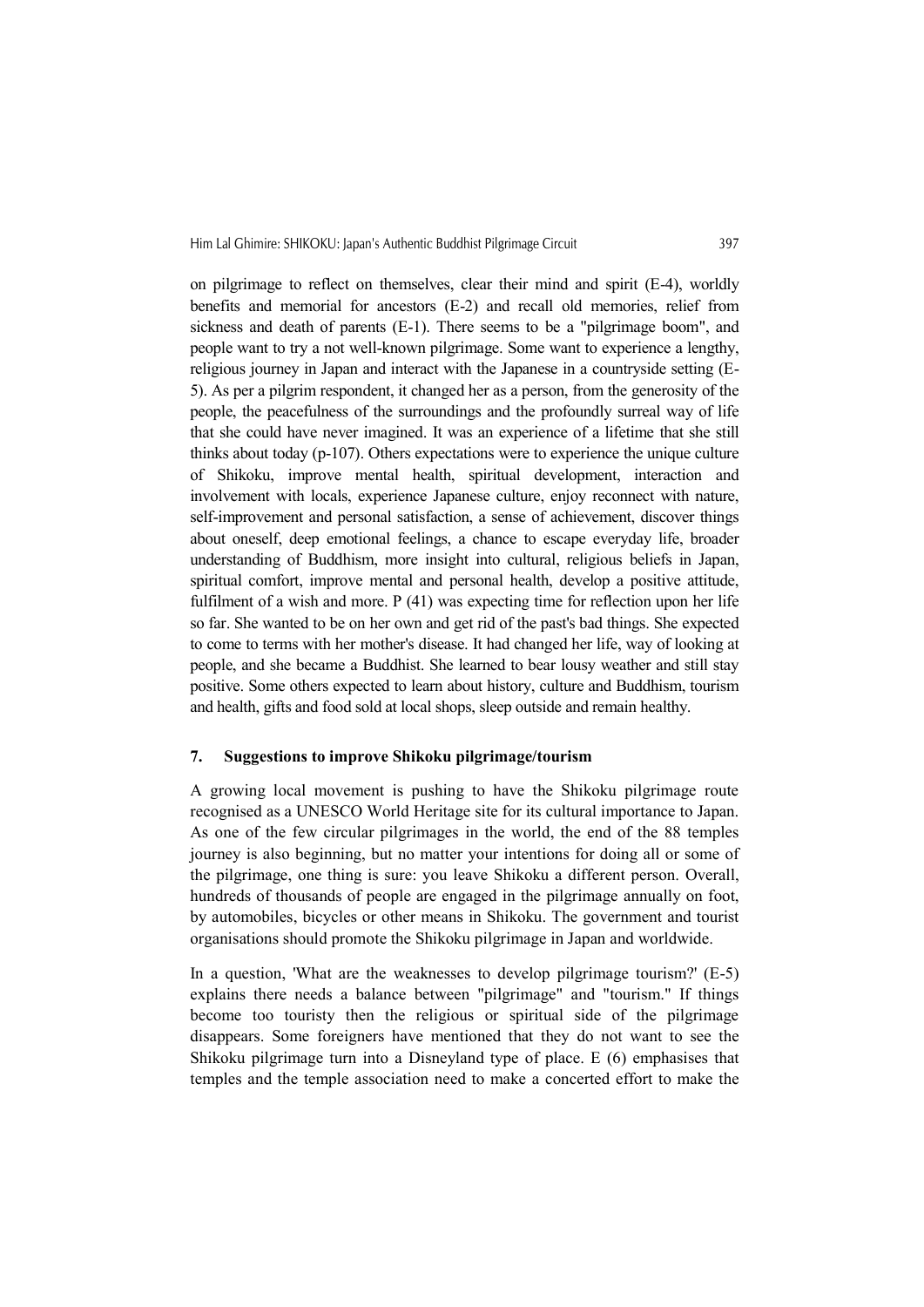walk easier for walking non-Japanese pilgrims. Lodging issues, places to sit out of the rain at temples. I believe that there is a general lack of concern for non-Japanese pilgrims. The temples want the numbers to increase. However, no one is trying to make life easier for them. Likewise, it should be the spiritual journey to fulfil pilgrims' desires (E-3), many travel agencies are interested only in profit (E-2). There is no official policy; most development is from individual interest (E-3), young people have insufficient knowledge (E-1). (E-5) further recommends having a "Cultural or Historical Centre" for the Shikoku pilgrimage near Temple 1. The Tanabe City Kumano Tourism Bureau has done a fantastic job improving "pilgrimage tourism" along the Kumano Kodo. Similar work needs to be done about the Shikoku pilgrimage. Many of the respondents recommended various strategies to improve Shikoku pilgrimage/tourism. A few of the recommendations are as follows:

- 1. English Language materials, multi-lingual signs, English speakers at hotels and temples, Timetables at the bus and train stops and stations;
- 2. Shikoku must be listed in world heritage sites;
- 3. Temple staff needs to be friendly/talk freely with the pilgrims;
- 4. Younger people should be educated to appreciate nature & Kobo Daishi;
- 5. Lodging should be cheaper, flexible with arrival time, bath time, meals making it more accessible to walking pilgrims with cheaper hotels like Santiago's way…;
- 6. Many of the lodge owners are older people; who will run those in future? It should be continued;
- 7. Improve the roads, road to some temples are narrow and difficult to walk, improve the public transportation system to all the temples;
- 8. More public toilets, fix roads and infrastructures, safe and clean town and roads;
- 9. Luggage store in Tokushima for foreigners, more access to DATA and PHONE sim for short term;
- 10. Organised tourism and pilgrimage is different things, do not forget the meaning and purpose of pilgrimage and just go with economics;
- 11. Advertise Shikoku, provide subsidies for local businesses and products;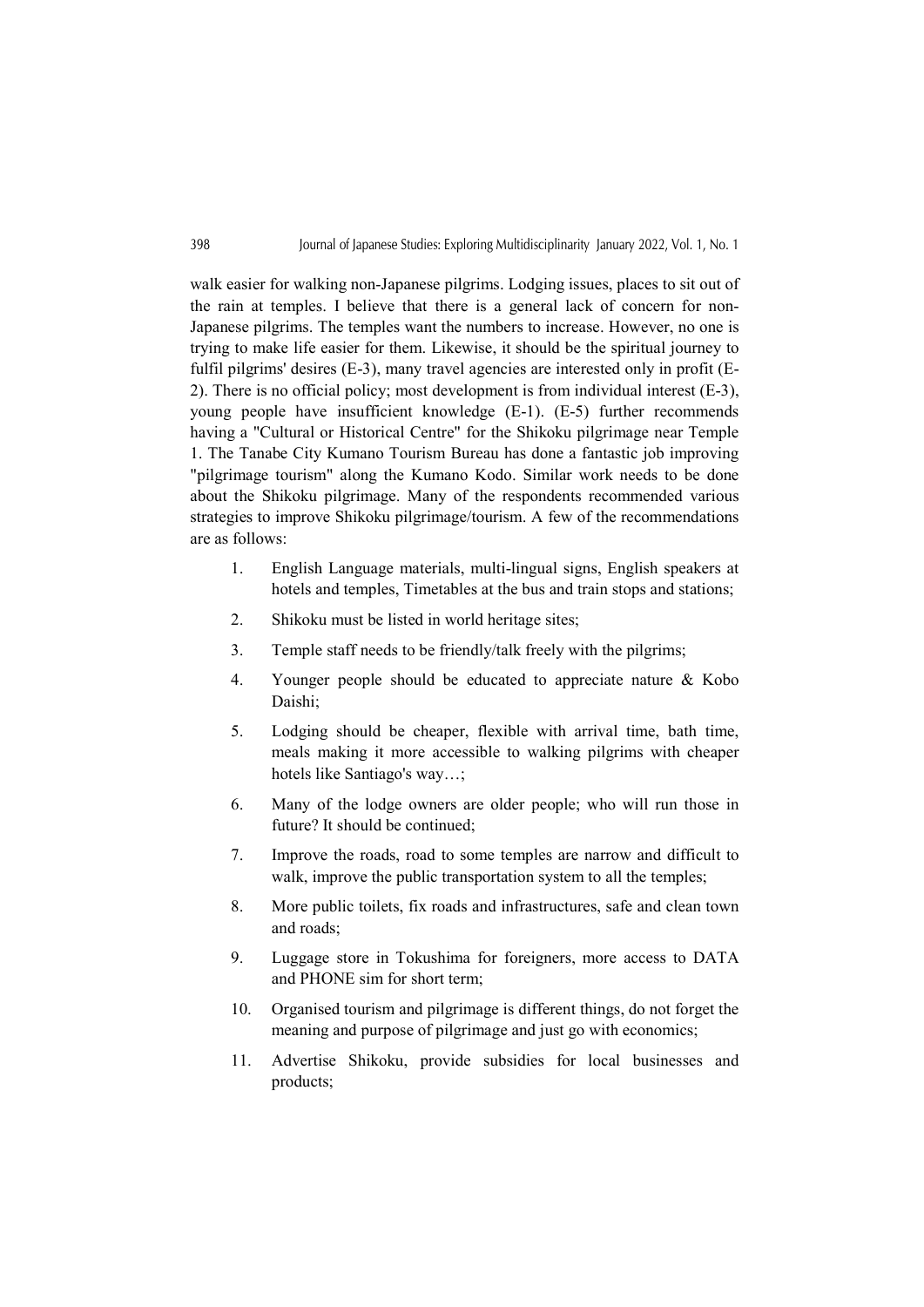- 12. Better maintenance and preservation of temples will enhance the future of tourism and pilgrimages; and
- 13. However, few voices are against commercialisation and bringing UNESCO something in Shikoku that could burn Shikoku out with rampant tourism. Do not kill the 'pilgrimage' spirit, culture and tradition. Reduce garbage and improve services to cater for a more significant number of pilgrims/tourists in the days to come.

# References

- Ambros, B. (1997). Liminal Journeys Pilgrimages of Noblewomen in Mid-Heian Japan. Japanese Journal of Religious Studies, 24 (3-4): 301-345.
- Barber, R. (1993). Pilgrimages. London: The Boydell Press.
- Belhassen, Y., Caton, K., & Stewart, W.P. (2008). The Search for Authenticity in the Pilgrim Experience. Annals of Tourism Research, 35 (3): 668-689.
- Christy, A. (2016). Sacred Geography: The Shikoku 88 Temple Pilgrimage. A Journal of Place, Foundation for Landscape Studies, 12 (1): 10-14.

Acknowledgements-This paper is the partial outcome of my Postdoctoral research on "Buddhist Pilgrimage: A Comparison of Lumbini, Nepal and Shikoku, Japan". This research would not have been completed without the cooperation of several individuals and institutions, and I have received muchextended support and services from them. I want to express genuine gratitude to the supervisor of this research, Professor Paul L. Swanson at Nanzan Institute for Religion and Culture, Nanzan University, Nagoya, Japan, for his valuable guidance, continuous flow of inspiration, scholarly suggestions, and many others more. Likewise, my special thanks to Professor Okuyama Michiaki, David Moreton, Resham Upreti, Sanjib Khanal, Nanzan Institute for Religion and Culture faculty and staff members for their kind cooperation during this research. Likewise, my big thanks to all the respondents for their responses to my survey questionnaire. I want to express my indebtedness to The Japan Foundation for providing the Postdoctoral fellowship, without which this research would not have been possible.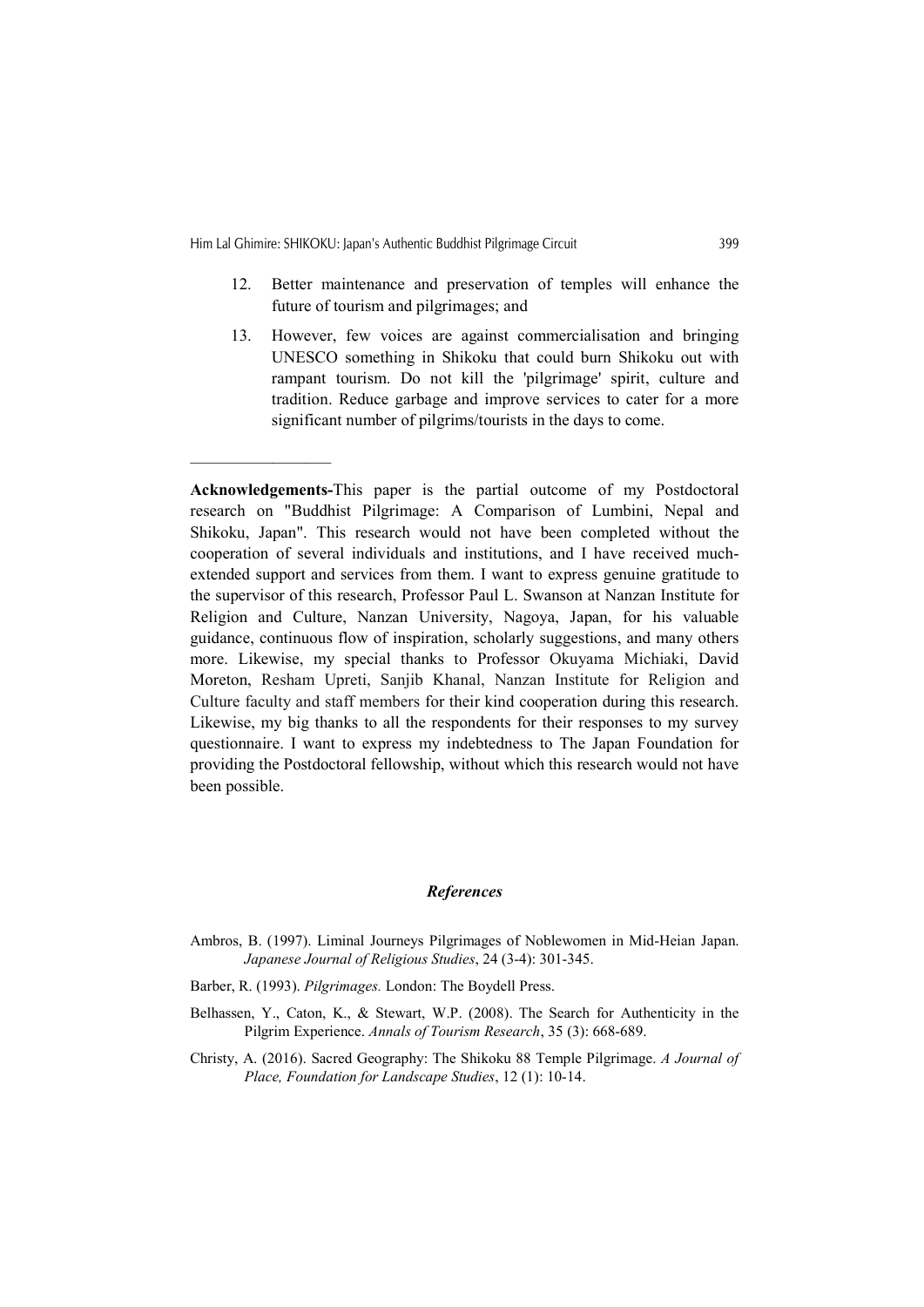- Collins-Kreiner, N.; Kliot, N.; Mansfeld, Y., & Sagi, K. (2006). Christian Tourism to the Holy Land Pilgrimage during security Crisis, England: Ashgate Publishing limited & USA: Ashgate Publishing Company.
- Eiki, H. (1997). Pilgrimage and Peregrination Contextualising the Saikoku Junrei and the Shikoku Henro. Japanese Journal of Religious Studies 24 (3-4): 271-299.
- Ghimire, H.L. (2020a). Heritage: The Jewels of Japan: What can Nepal Learn? INFOJAPAN. Kathmandu: The Embassy of Japan in Nepal.
- Ghimire, H.L. (2020b).Culture, Tradition and Heritage Tourism: A Lesson Learnt from Japan. The Journal of Nepal-Japan Studies. Kathmandu: Sakai Lions Club and Imanishi Memorial Fellowship Trust, Nepal and Japanese Universities Alumni Association Nepal (JUAAN), 4 (2): 15-28.
- Ghimire, H.L. (2019). Heritage Tourism in Japan and Nepal: A Study of Shikoku and Lumbini. The GAZE Journal of Tourism and Hospitality. Kathmandu: International School of Tourism and Hotel Management,10 (1): 8-37.
- Ghimire, H.L. (2017). Buddhist Pilgrimage: A Comparison of Lumbini and Shikoku. Bulletin. Nagoya: Nanzan Institute for Religion & Culture, 41: 21- 55.
- Ghimire, H.L. (2016). Kenzo Tange's Master Plan and Spirituality in Lumbini, Nepal (A research Paper presented in an International Forum, Meijo University, Nagoya, Japan).
- Ghimire, H. L. (2013). Impacts of Pilgrimage Tourism for Sustainable Tourism Development: Special Focus on Lumbini. Kathmandu: Tribhuvan University (PhD Thesis).
- Guruge, A. W.P. (1998). Buddhist Philosophy and World Peace. In Vaidya & Khatri (Eds.). Proceedings of the World Buddhist Summit. Lumbini: HMG/N and Lumbini Development Trust.
- Iannarone, M. (2013). O-henro: Walking the pilgrimage of 88 temples in Shikoku. Tokyo Weekender Japan's Premier English Magazine (Retrieved from: http://www.tokyoweekender.com/2013/12/o-henro-walking-the-pilgrimage-of-88-temples-in-shikoku/).
- Jopson, B. (2016). A journey along Japan's oldest pilgrimage route. Financial Times (https://www.ft.com/content/335e5286-7484-11e6-b60a-de4532d5ea35).
- Kaur, J. (1985). Himalayan Pilgrimage and the New Tourism. New Delhi: Himalayan Books.
- Kodansha. (1983). Kodansha Encyclopaedia of Japan, Tokyo, Kodansha.
- Kouame, N. (1997). Shikoku's Local Authorities and *Henro* during the Golden Age of the Pilgrimage. Japanese Journal of Religious Studies, 24 (3-4): 413-425
- Kunwar, R. R. (2006). Tourist and Tourism Science and Industry Interface. Kathmandu: International School of Tourism and Hotel Management.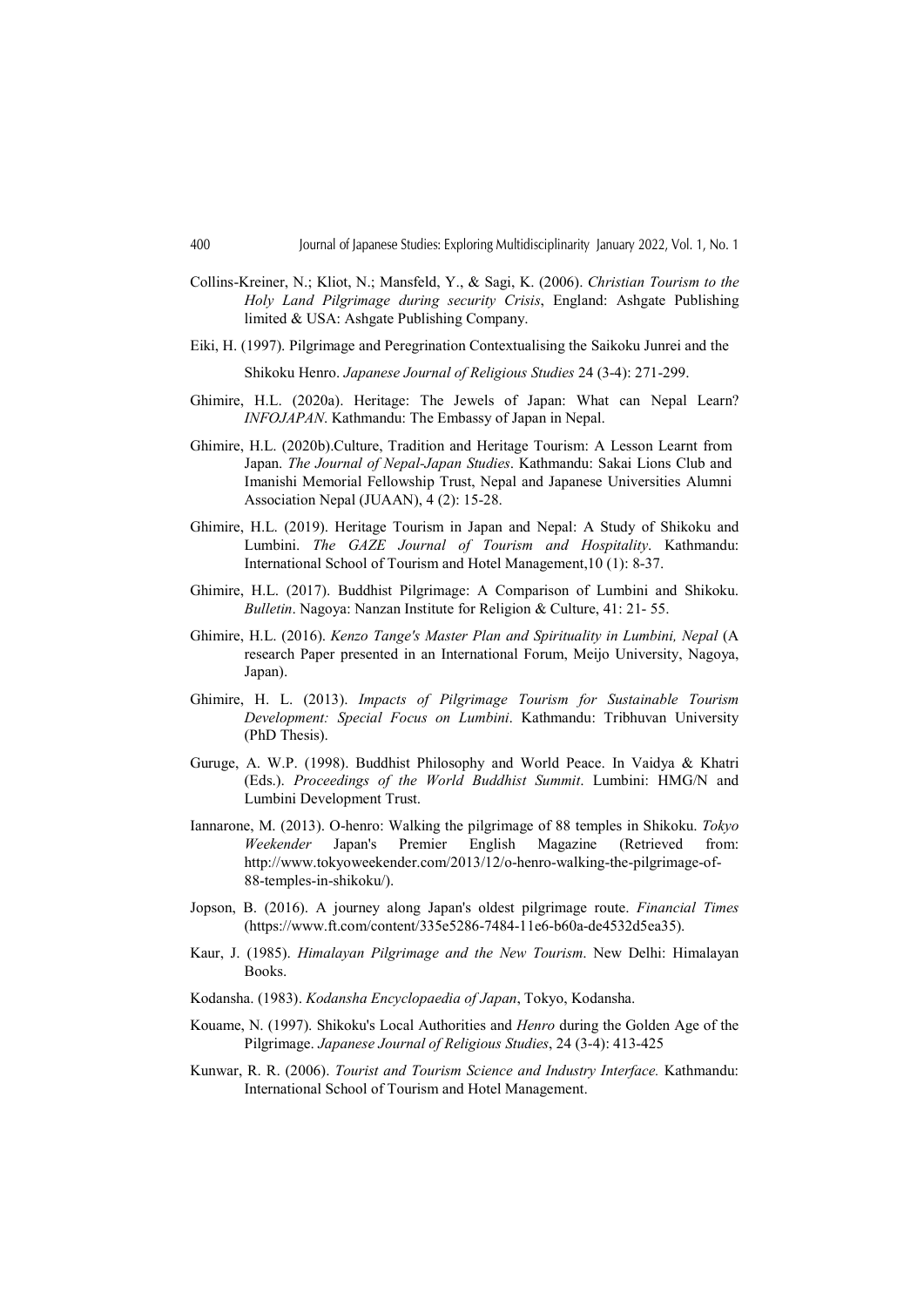- Kunwar, R. R., & Ghimire, H.L. (2012). Lumbini as International Pilgrimage Destination: Authenticity and Significance. THE GAZE Journal of Tourism and Hospitality. Kathmandu: International School of Tourism and Hotel Management, 4 (1): 1-33
- MacGregor, F. (2002). Shikoku Henro A study of Japanese and western pilgrims on the Shikoku Eighty-Eight Sacred Places Pilgrimage. Faculty of Social Studies, School of East Asian Studies, The University of Sheffield (A dissertation for the M.A.).
- Moreton, D. (2001). The History of Charitable Giving Along the Shikoku Pilgrimage Route. (Unpublished master's thesis). The University of British Columbia.
- Okawa, E. (2009). The development of Shikoku Henro the Formation and Dissemination of a Pilgrimage in Pre- Modern Japan: A Case Study of Shikoku. An Unpublished thesis, Vancouver: The Faculty of Graduate Studies, The University of British Columbia.
- Pye, M. (2014). Japanese Buddhist Pilgrimage. Sheffield: Equinox Publishing.
- Rai, H.D. (2010). Lumbini The Supreme Pilgrimage. Kathmandu: Holy Ashoka Tours and Travels Pvt. Ltd.
- Reader, I. (2012). Buddhism, the Shikoku Pilgrimage, and Wandering Saints in Japan. Dharma World. Kosei Publishing Co. (Retrieved from: http://www.rkworld.org/dharmaworld/dw\_2012janmarshikokupilgrimage.aspx).
- Reader, I. (2005). Making Pilgrimages: Meaning and Practice in Shikoku. Honolulu: University of Hawaii's Press.
- Reader, I. (1987). "From Asceticism to the Package Tour The Pilgrim's Progress in Japan." Religion 17 (2): 133-48.
- Reader, I. & Swanson, P. L. (1997). Editors' Introduction Pilgrimage in the Japanese Religious Tradition. Japanese Journal of Religious Studies 24 (3-4): 225-270.
- San, C. K. (2002). Buddhist Pilgrimage. Malaysia: Subang Jaya Buddhist Association.
- Schumacher, M. (2013). Junrei  $\mathcal{H} = Pilarimage$ Resource Guide Japanese Pilgrims and Pilgrimages. Japanese Buddhist Statuary (Retrieved from: http://www.onmarkproductions.com/html/pilgrimages-pilgrims-japan.html).
- Statler, O. (1983). Japanese Pilgrimage. New York: William Morrow and Company, Inc.
- Szostak, J. (2007). Pilgrims' Process. (Retrieved from http://www.thebuddhadharma.com/
- Ugolnik, Z.N. (2004). Hiking the Shikoku Pilgrimage: A Walk Through Each Other. Unpublished Thesis (B.A. Degree in Religion with Honours).
- UNESCO (2013). The Sacred Garden of Lumbini Perceptions of Buddha's birthplace. Kathmandu: United Nations Educational, Scientific and Cultural Organization (UNESCO) (Retrieved from: http://unesdoc.unesco.org/images/0022/002239/ 223986e.pdf).